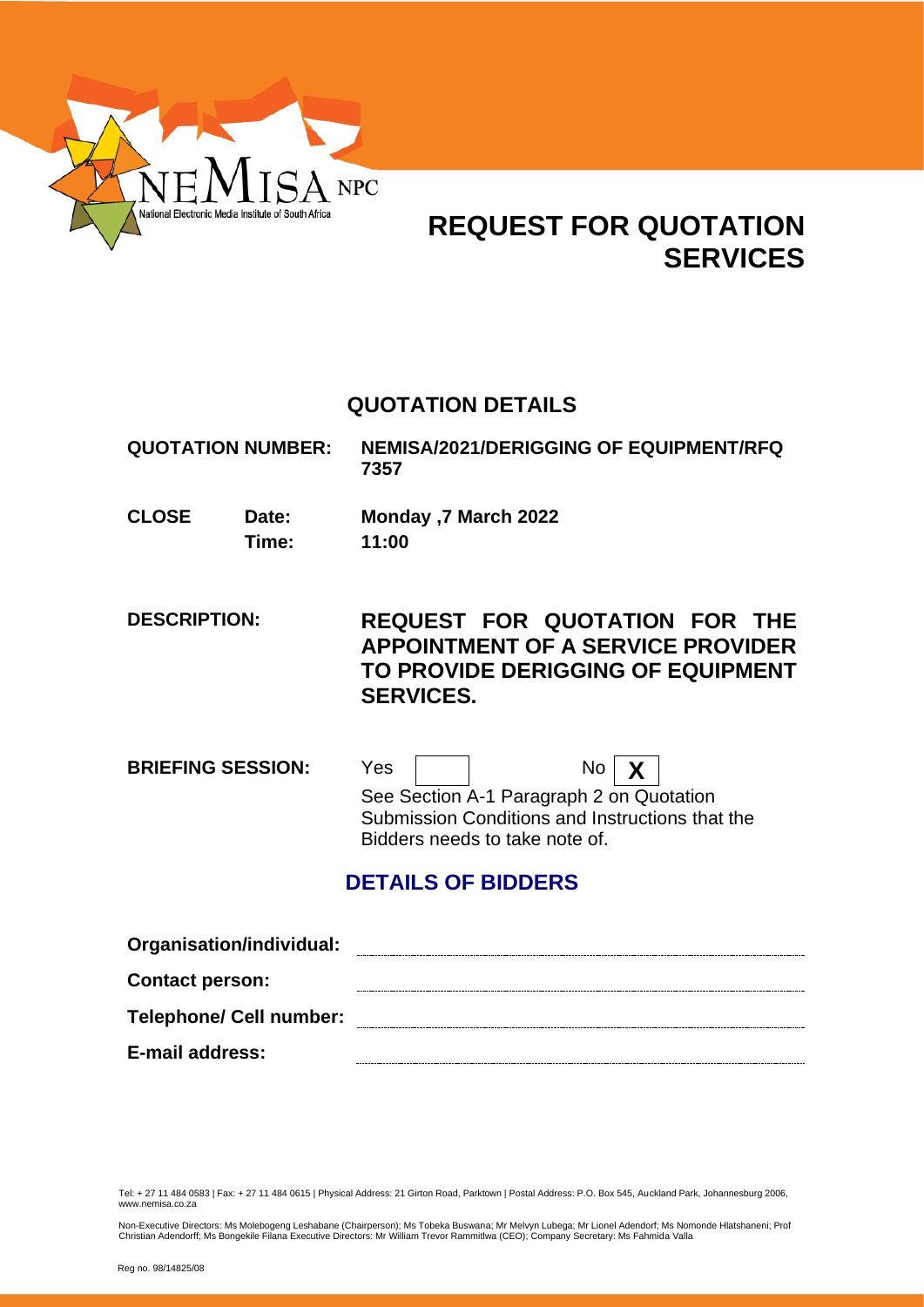# **GLOSSARY**

| Award                     | Conclusion of the procurement process and final notification to the<br>effect to the successful bidder                                                                                                                         |
|---------------------------|--------------------------------------------------------------------------------------------------------------------------------------------------------------------------------------------------------------------------------|
| <b>B-BBEE</b>             | Broad-based Black Economic Empowerment in terms of the<br>Broad-based Black Economic Empowerment Act, 2003 (Act No.<br>53 of 2003) and the Codes of Good Practice issued thereunder by<br>the Department of Trade and Industry |
| Quotation                 | Written offer in a prescribed or stipulated form in response to an<br>invitation by NEMISA for the provision of goods, works or services                                                                                       |
| Contractor                | Organisation with whom NEMISA will conclude a contract and<br>potential service level agreement subsequent to the final award of<br>the contract based on this Request for Quotation                                           |
| Core Team                 | The core team are those members who fill the non-administrative<br>positions against which the experience will be measured.                                                                                                    |
| dti                       | Department of Trade and Industry                                                                                                                                                                                               |
| <b>EME</b>                | Exempted Micro Enterprise in terms of the Codes of Good<br>Practice                                                                                                                                                            |
| GCC                       | <b>General Conditions of Contract</b>                                                                                                                                                                                          |
| IP                        | <b>Intellectual Property</b>                                                                                                                                                                                                   |
| <b>NEMISA</b>             | National Electronic Media Institute of South Africa (SOC) Ltd                                                                                                                                                                  |
| <b>Original Quotation</b> | Original document signed in ink, or<br>Copy of original document signed in ink, or<br>Submitted Facsimile of original document signed in ink                                                                                   |
| Originally certified      | To comply with the principle of originally certified, a document<br>must be both stamped and signed in original ink by a<br>commissioner of oaths.                                                                             |
| <b>SCM</b>                | Supply Chain Management                                                                                                                                                                                                        |
| <b>SLA</b>                | Service Level Agreement                                                                                                                                                                                                        |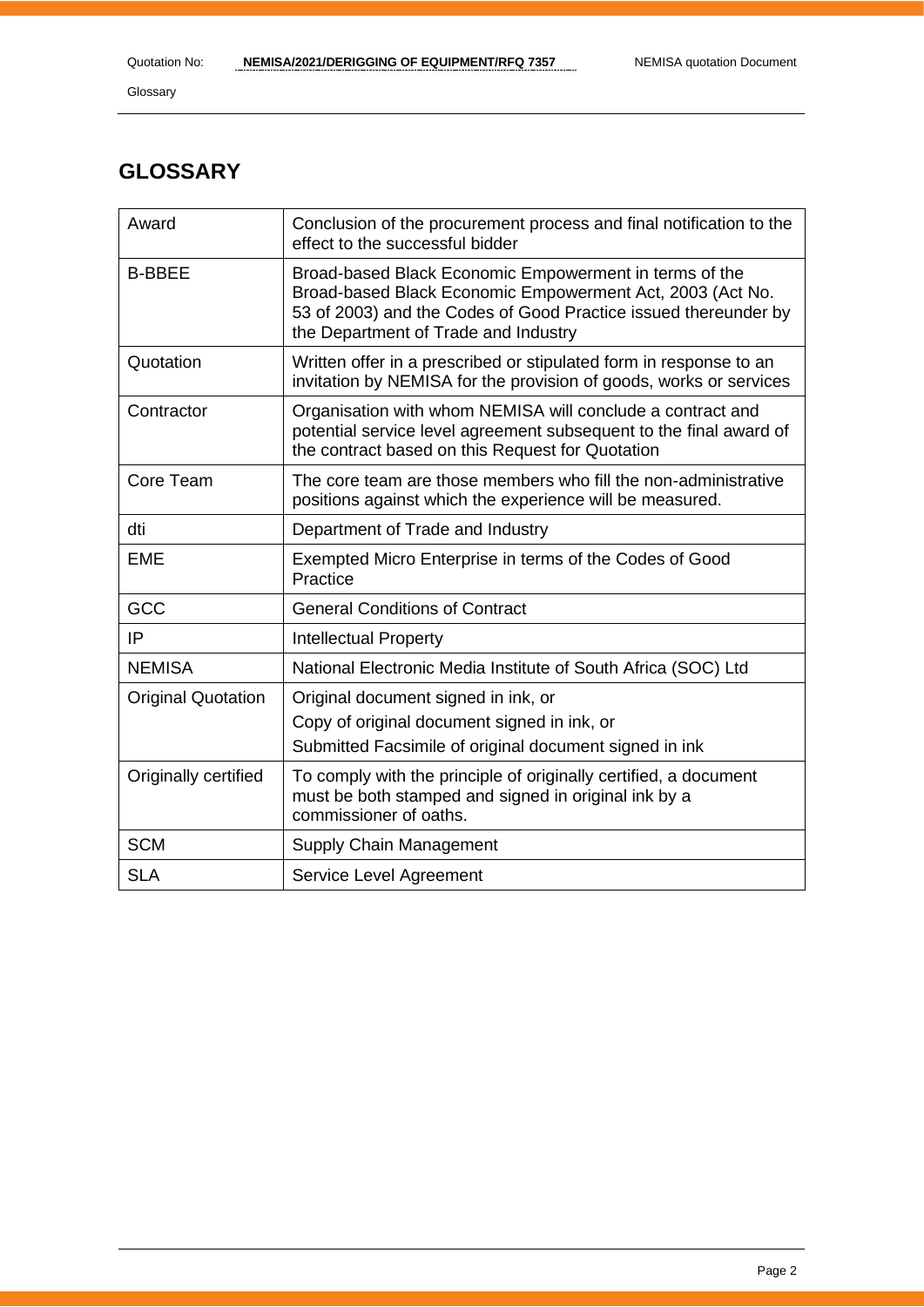Content Page

# **DOCUMENTS IN THIS QUOTATION DOCUMENT PACK**

Bidders are to ensure that they have received all pages 37 of this document, which consist of the following sections:

# **SECTION A**

**Note: Documents in this section are for information to/instruction of bidders and must not be returned with quotations.**

- **J** Section A 1: Quotation Submission Conditions and Instructions
- Section A 2: Terms of Reference
- □ Section A 3: Evaluation Process/Criteria
- □ Section A 4: Contract Form (Rendering of Services) (Parts 1 & 2)/Letter of Acceptance/Formal Contract (The pro forma contract is only included for Bidders to take note of the contents of the contract that will be entered into with the successful contractor)

# **SECTION B**

**Note: Documents in this section must be completed and returned or supplied with quotations.**

- Section B 1: Special Conditions of Quotation and Contract: Special conditions that the Bidders needs to accept
- □ Section B 2: Declaration of Interest
- □ Section B 3: Declaration of Bidders past SCM practices
- Section B 4: Certificate of Independent Quotation Determination
- Section B 5: Preference Points Claim Form in terms of the Preferential Procurement Regulations, 2011
- **T** Section B 6: Invitation to Quotation
- □ Section B 7: Pricing Schedule (Professional Services)
- $\Box$  Section B 8: CV Template Guideline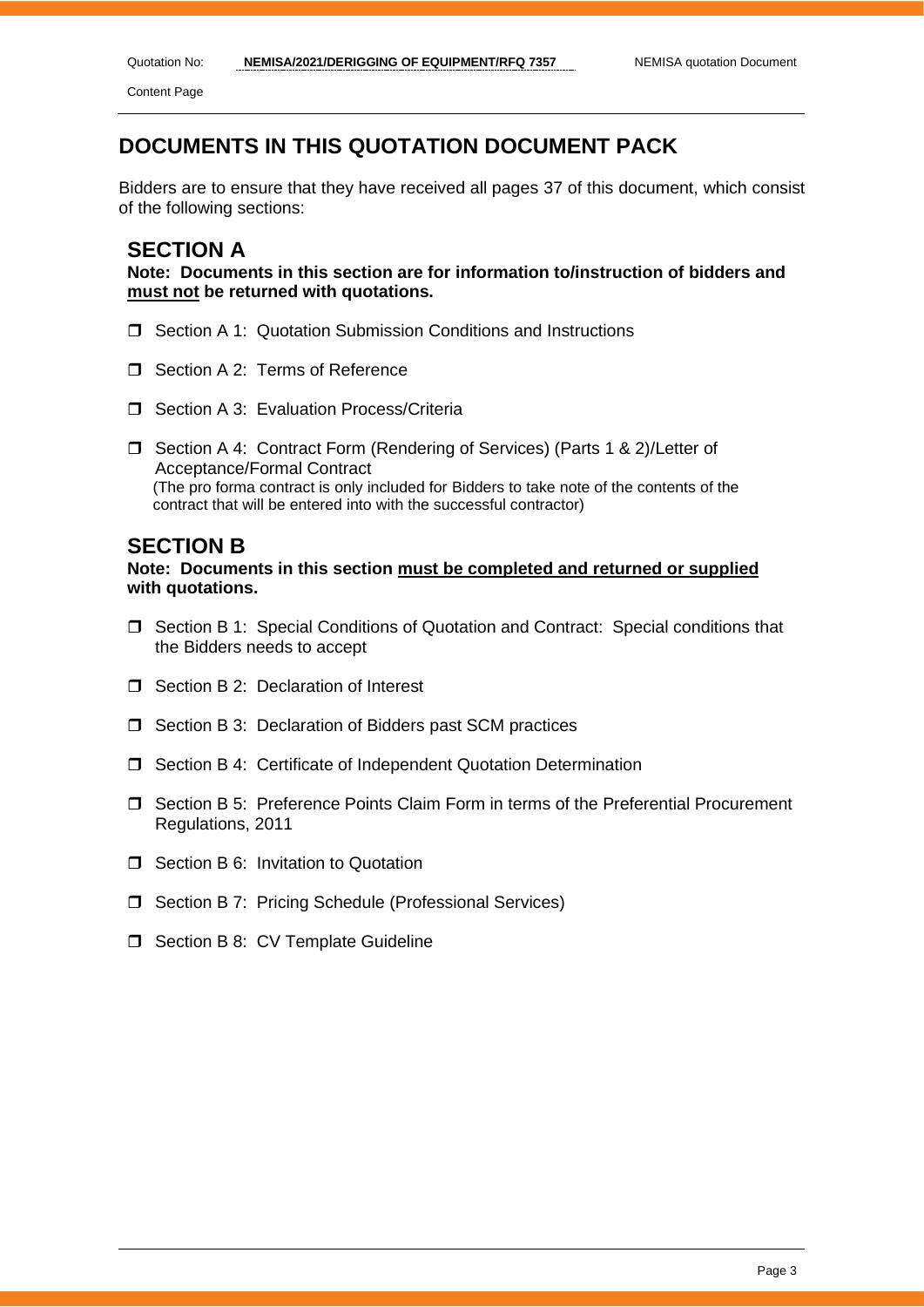# **SECTION A**

# (This section must not be returned as part of the quotation document)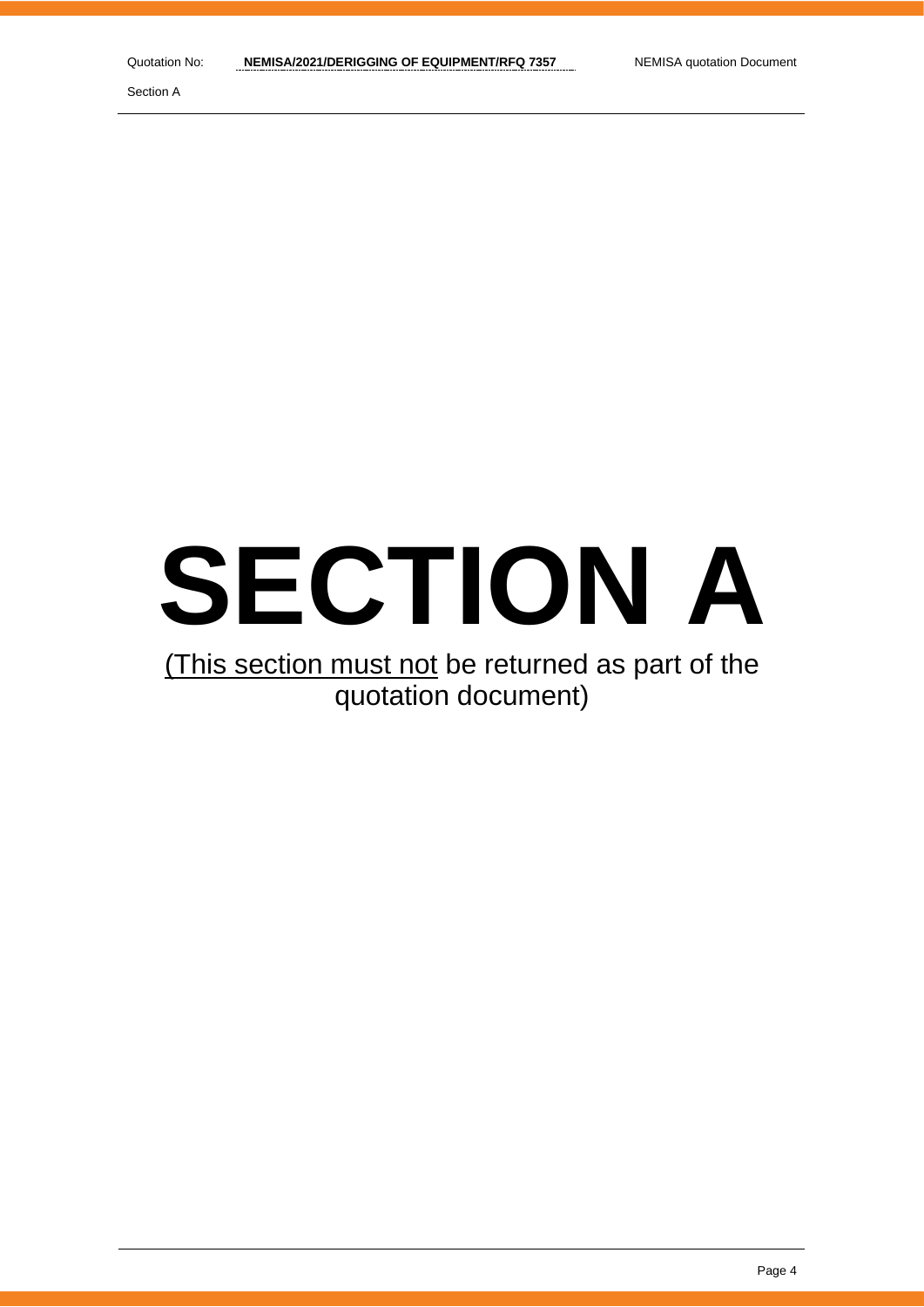Section A 1: Quotation Submission Conditions and Instructions

# **QUOTATION SUBMISSION CONDITIONS AND INSTRUCTIONS**

### **CONDITIONS AND INSTRUCTIONS THAT BIDDERS NEED TO TAKE NOTE OF**

# **1 FRAUD AND CORRUPTION**

1.1 All providers are to take note of the implications of contravening the Prevention and Combating of Corrupt Activities Act, Act No 12 of 2004 and any other Act applicable.

### 2 **BRIEFING SESSION**

2.1 Compulsory briefing session to be held.

### **3 CLARIFICATIONS/ QUERIES**

3.1 Any clarification required by a bidder regarding the meaning or interpretation of the Terms of Reference, or any other aspect concerning the quotation, is to be requested in writing (letter, facsimile or e-mail) from SCM Manager by not later than Wednesday, 23 February 2022. A reply will be forwarded within three (3) working days. Telephonic requests for clarification will not be accepted. If appropriate, the clarifying information will be made available to all Bidders by email only. The quotation number should be mentioned in all correspondence.

> Contact details for SCM Manager: Facsimile: 011 484 0615 Telephone: 011 484 0583 E-Mail: [Hensonm@nemisa.co.za](mailto:Hensonm@nemisa.co.za)

## **4 SUBMITTING QUOTATIONS**

**EMAILED TO: scm@nemisa.co.za**

- $\Box$  All quotations must be submitted on the official forms (not to be re-typed).
- Quotation number (NEMISA/2021/DERIGGING OF EQUIPMENT/RFQ 7357)
- Closing date and time (Monday 7 March 2022 @ 11:00)
- $\Box$  The name and address of the Bidders.
- 4.1 Documents submitted on time by bidders shall not be returned.

# **5 LATE QUOTATIONS**

- 5.1 Quotations received late shall not be considered. A quotation will be considered late if it arrived even one second after 11:00 or any time thereafter. The tender (quotation) box shall be closed at exactly 11:00 and quotations arriving late will not be considered under any circumstances .Bidders are therefore strongly advised to ensure that quotations be despatched allowing enough time for any unforeseen events that may delay the delivery of the quotation.
- 5.2 The official Telkom time, which can be observed by dialling 1026 from any phone, will be used to verify the exact closing time.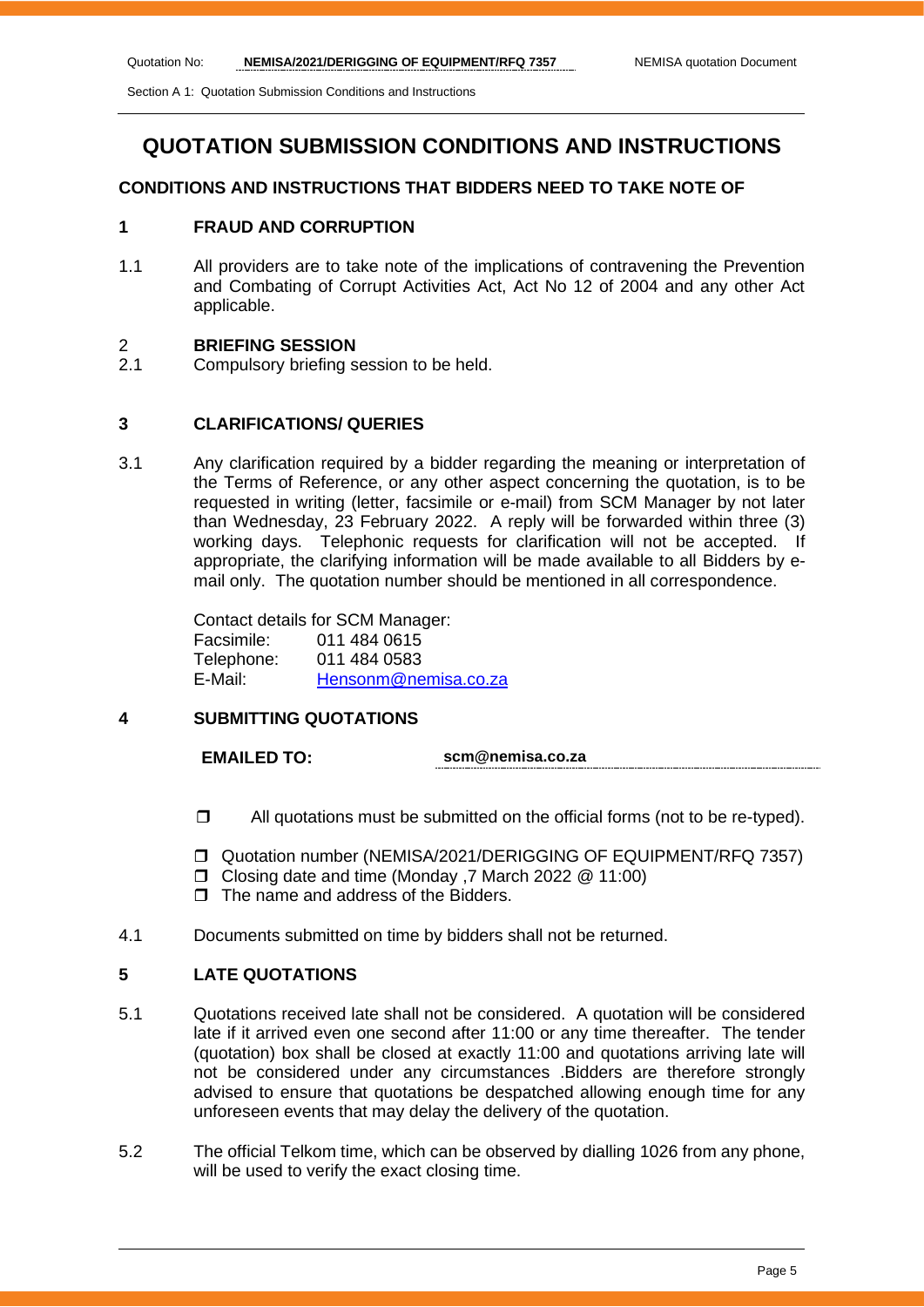Section A 1: Quotation Submission Conditions and Instructions

## **6 PAYMENTS**

- 6.1 NEMISA will pay the Contractor the fees set out in the final contract according to the table of deliverables. No additional amounts will be payable by the NEMISA to the Contractor.
- 6.1.1 The Contractor shall from time to time during the duration of the contract, invoice NEMISA for the services rendered.
- 6.1.2 The invoice must be accompanied by supporting source document(s) containing detailed information, as NEMISA may reasonably require, for the purposes of establishing the specific nature, extent and quality of the services which were undertaken by the Contractor.
- 6.1.3 No payment will be made to the Contractor unless an original tax invoice complying with section 20 of the VAT Act No 89 of 1991, as amended, has been submitted to NEMISA.
- 6.1.4 Payment shall be made by bank transfer into the Contractor's back account normally 30 days after receipt of an acceptable, original, valid tax invoice. Money will only be transferred into a South African bank account. (Banking details must be submitted as soon as the quotation is awarded).
- 6.2 The Contractor shall be responsible for accounting to the appropriate authorities for its income tax, VAT or other moneys required to be paid in terms of the applicable law.

# **7 GENERAL CONDITIONS OF CONTRACT**

7.1 The General Conditions of Contract must be accepted. The GCC can be downloaded from the Treasury Website. Please refer to the link below:

> [http://www.treasury.gov.za/divisions/ocpo/sc/GeneralConditions/General%20Conditions%20of%20](http://www.treasury.gov.za/divisions/ocpo/sc/GeneralConditions/General%20Conditions%20of%20Contract.pdf) [Contract.pdf](http://www.treasury.gov.za/divisions/ocpo/sc/GeneralConditions/General%20Conditions%20of%20Contract.pdf)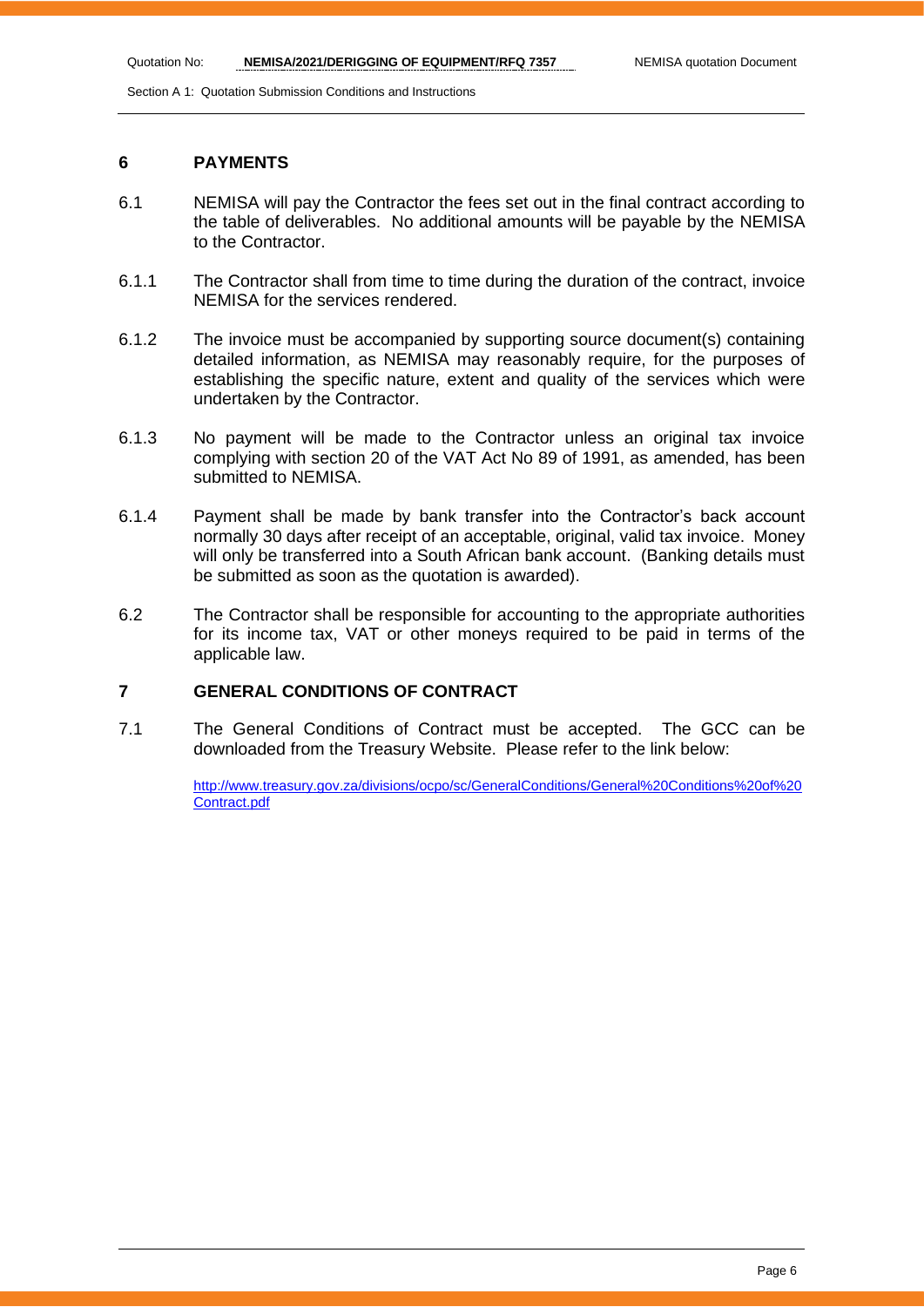Section A 2: Terms of Reference

# **TERMS OF REFERENCE (TOR)**

# **DERIGGING OF EQUIPMENT, SAVER CABINETS, FURNITURE AND STUDIO ROOF AFFIX PRODUCTION LIGHTING (FOUR PRODUCTION SPACES)**

NEMISA requires the service provider's service to derig equipment, production server cabinets and studio roof affix production lighting (four production spaces) in the Parktown offices.

### **Site visit**

22 February 2022 10h00

# **SCOPE OF WORK**

- Derig all the production equipment in the spaces
- Remove building wall unit and production table
- Move the security system from the production cabinets and place this on the mobile cabinet.
- Remove cables and fold them appropriately
- Derig studio roof affix lights, brackets, and electrical cabling
- Sound wall insulation fixture to be carefully removed and folded for reuse
- Restore walls and floors for the reinstallation of floor tiles ceiling tiles and repaint the walls.
- The inventory asset list is attached herein for ease of reference
- A site visit is compulsory to ensure that quotations are accurate.

### **MANDATORY REQUIREMENTS**

- Qualified and Registered with Engineering Society
- Five years' experience of studio similar work
- The service should have a registered Electrical Engineer who will ensure compliance in terms of the OHS act of 1993

# **Risk**

The Service Providers shall be responsible for any losses NEMISA incurred due to Bidder's neglect, and the service provider to provide proof of Liability Insurance.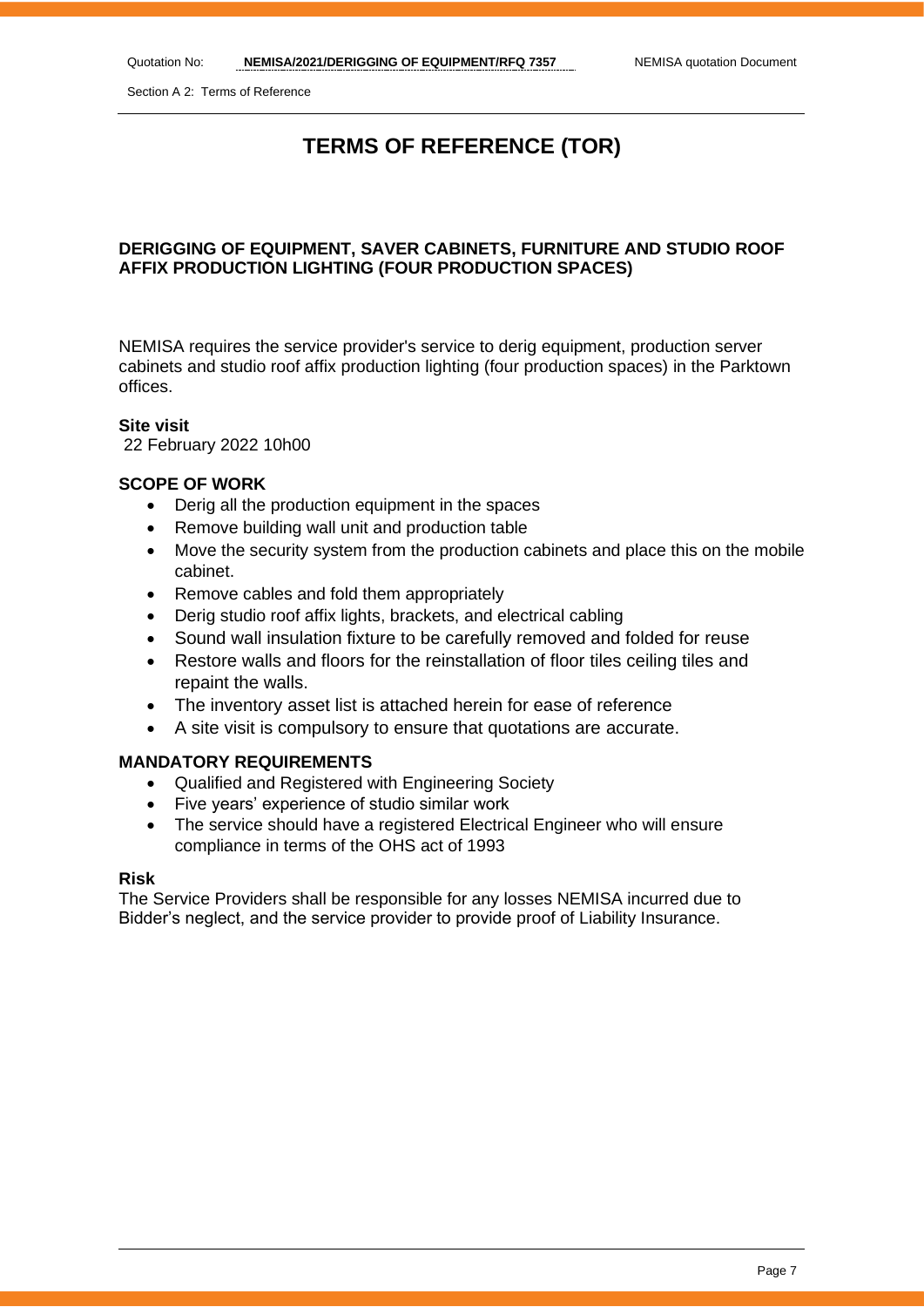Section A 3: Evaluation Process/ Criteria

**ALL BIDDERS MUST TAKE NOTE OF THE EVALUATION PROCESS THAT WILL BE FOLLOWED**

# **1 EVALUATION PROCESS**

# **1.1 COMPLIANCE WITH MINIMUM REQUIREMENTS**

1.1.1 All quotations duly lodged as specified in the Request for Quotation will be examined to determine compliance with quotation requirements and conditions. Quotations with obvious deviations from the requirements/conditions will be eliminated from further consideration.

> Failure to comply with or submit any one of the following items, will render a quotation non-responsive and will not be evaluated further.

|                  | <b>Description</b>                                      |            | <b>Compliant?</b> |
|------------------|---------------------------------------------------------|------------|-------------------|
| <b>Reference</b> |                                                         | <b>YES</b> | <b>NO</b>         |
| Part 1           | Signed Special Conditions of Quotation and Contract     |            |                   |
| Part 2           | <b>Tax Compliance Requirements</b>                      |            |                   |
| Part 3           | Completed and signed Declaration of Interest            |            |                   |
| Part 4           | Completed and signed Declaration of Bidders past Supply |            |                   |
|                  | <b>Chain Management practices</b>                       |            |                   |
| Part 5           | Completed and signed Certificate of Independent         |            |                   |
|                  | <b>Quotation Determination</b>                          |            |                   |
| Part 7           | Completed and signed Invitation to Quotation            |            |                   |
| Part 8           | Completed Pricing Schedule in the prescribed format     |            |                   |
| Part 12          | Proof of registration on the CSD                        |            |                   |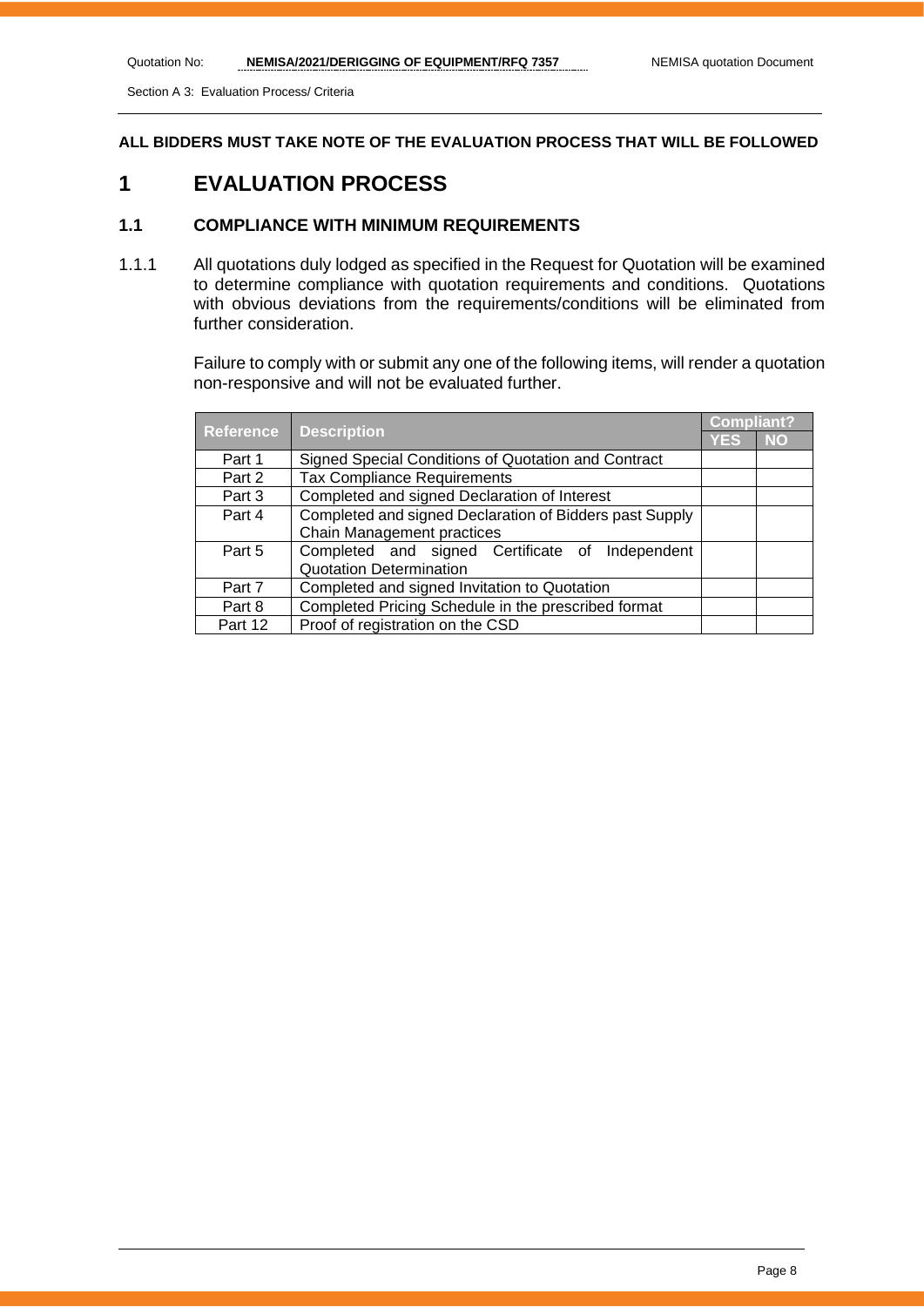Section A 3: Evaluation Process/ Criteria

# **1.2 DETERMINATION OF SCORE FOR FUNCTIONALITY**

1.2.1 The evaluation criteria and weights for functionality as indicated in the table in below, will apply.

| <b>FUNCTIONAL CRITERIA</b>                                                                                                                                                                                                                                                                                                                                                                  | <b>MAXIMUM</b><br><b>AWARDED</b> | <b>TO</b><br>вE |
|---------------------------------------------------------------------------------------------------------------------------------------------------------------------------------------------------------------------------------------------------------------------------------------------------------------------------------------------------------------------------------------------|----------------------------------|-----------------|
| Previous projects completed of a similar nature. This should be<br>accompanied by a minimum of 3 reference letters of previous<br>/current clients. Provide evidence of track record in similar<br>assignment undertaken, duration, value and with numbers of<br>clients serviced<br>5 and more projects $-30$ points<br>4 projects $-20$ points<br>3 projects $-10$ points                 | [30]                             |                 |
| Zero to two projects $-0$ points                                                                                                                                                                                                                                                                                                                                                            |                                  |                 |
| Experience of the project manager accompanied<br>by the<br>comprehensive CV, relevent certifications and registration.<br>More than 10 years individually $-30$ points<br>$\circ$<br>More than 5 years and up to 10 years individually $-20$<br>$\circ$<br>points<br>More than 3 years and up to 5 years individually $-$ 10 points<br>$\circ$<br>1 year to 2 years' experience $-0$ points | $[30]$                           |                 |
| Provide project management approach supported with a proposed<br>project implementation plan.                                                                                                                                                                                                                                                                                               | [40]                             |                 |
| <b>Maximum total for functionality</b>                                                                                                                                                                                                                                                                                                                                                      | 100                              |                 |

### 1.2.2 The score for functionality shall be calculated as follows:

- Each panel member shall award values for each individual criterion on a score sheet. The value scored for each criterion shall be multiplied with the specified weighting for the relevant criterion to obtain the marks scored for the various criteria. These marks should be added to obtain the total score for functionality.
- $\Box$  The score of each panel member shall be added together and divided by the number of panel members to establish the average score obtained by each individual bidders for functionality.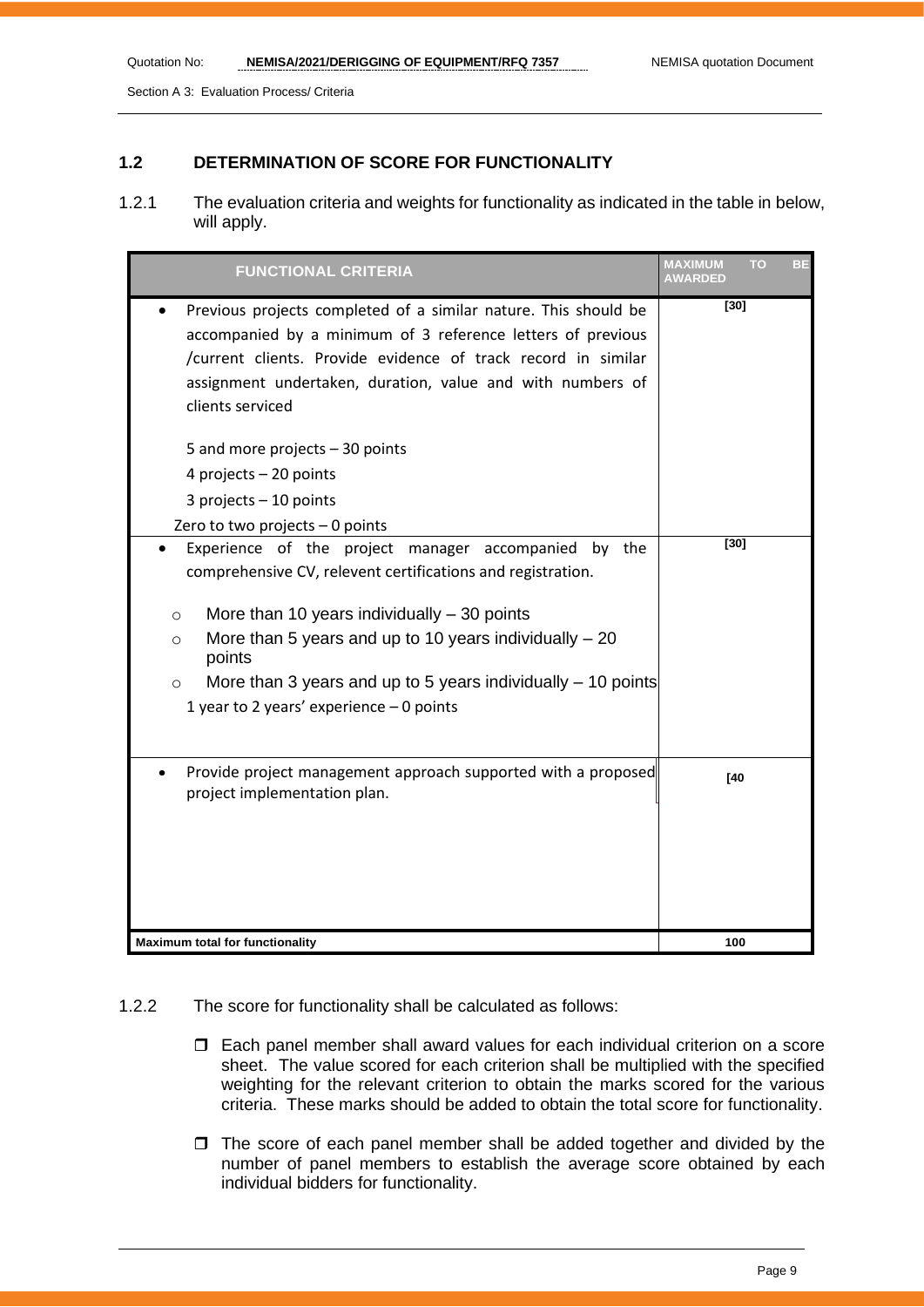Section A 3: Evaluation Process/ Criteria

# **1.3 DETERMINATION OF SCORE FOR PRESENTATIONS**

1.3.1 NEMISA will not call for presentations.

# **1.4 ELIMINATION OF PROPOSALS ON GROUNDS OF FUNCTIONALITY**

1.4.1 Quotations that score less than **65%** of the marks available for functionality will be eliminated from further consideration. Marks will therefore not be awarded for their cost proposals or for preference.

# **1.5 PRICE AND B-BBEE STATUS LEVEL POINTS**

- 1.5.1 All remaining quotations will be evaluated as follows:
- 1.5.2 The 80/20 preference point system will be applied. Points for price and B-BBEE status level certificate will be awarded in accordance with the stipulations in the Preference Point Claim Form in terms of the Preferential Procurement Regulations, 2017.
- 1.5.3 If appropriate, implied contract price adjustments will be made to the cost proposals of all remaining quotations.
- 1.5.4 The point scored for the B-BBEE status level certificate for each acceptable quotation will now be added to the price point.
- 1.5.5 The Evaluation Committee may recommend that the contract be awarded to the bidders obtaining the highest aggregate mark as determined by 1.6.4 or to a lower scoring quotation on justifiable grounds.

# **1.6 ADJUDICATION OF QUOTATION**

1.6.1 The relevant award structure will consider the recommendations and make the final award. The successful bidders will usually be the service provider scoring the highest number of points or it may be a lower scoring quotation on justifiable grounds or no award at all.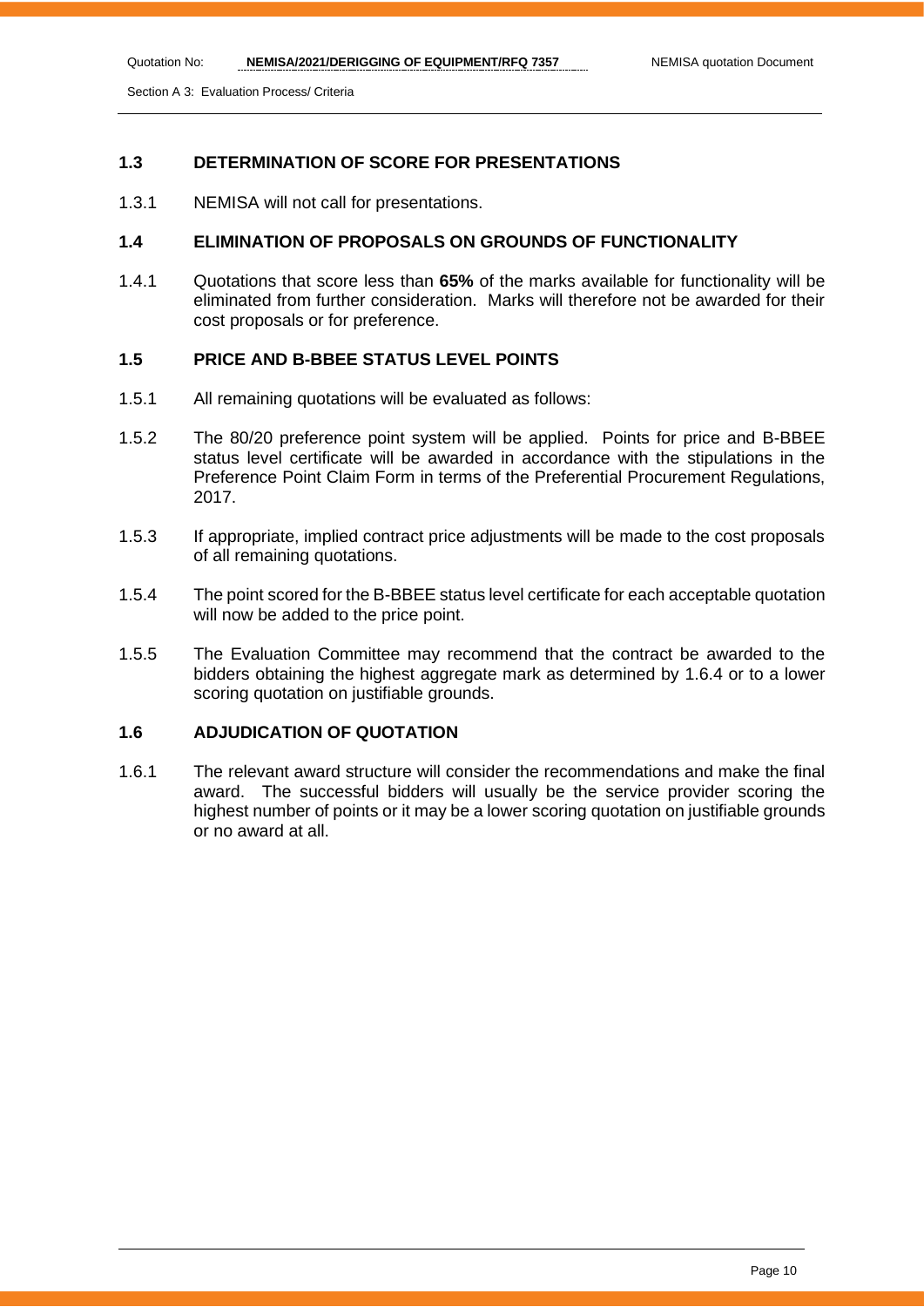Section A 4: Contract Form

# **CONTRACT FORM: RENDERING OF SERVICES**

THIS FORM MUST BE FILLED IN DUPLICATE BY BOTH THE SERVICE PROVIDER (PART 1) AND THE PURCHASER (PART 2). BOTH FORMS MUST BE SIGNED IN THE ORIGINAL SO THAT THE SERVICE PROVIDER AND THE PURCHASER WOULD BE IN POSSESSION OF ORIGINALLY SIGNED CONTRACTS FOR THEIR RESPECTIVE RECORDS.

# **PART 1 (TO BE FILLED IN BY THE SERVICE PROVIDER)**

- 1. I/we hereby undertake to render services described in the attached quotation documents to NEMISA in accordance with the requirements and task directives/proposals specifications stipulated in Quotation Number NEMISA/2021/DERIGGING OF EQUIPMENT/RFQ 7357 at the price/s quoted. My/our offer/s remain binding upon me/us and open for acceptance by the Purchaser during the validity period indicated and calculated from the closing date of the quotation.
- 2. The following documents shall be deemed to form and be read and construed as part of this agreement:
- 2.1 Quotation documents, viz
	- $\Box$  Invitation to quotation
	- $\Box$  Tax clearance certificate
	- $\Box$  Pricing schedule(s)
	- $\Box$  Filled in terms of reference/task directive/proposal
	- Preference claims for Broad Based Black Economic Empowerment Status Level of Contribution in terms of the Preferential Procurement Regulations 2017;
	- D Declaration of interest
	- $\Box$  Declaration of bidders past SCM practices
	- **Special Conditions of Contract**
- 2.2 General Conditions of Contract
- 2.3 Other (specify)
- 3. I/we confirm that I/we have satisfied myself as to the correctness and validity of my/our quotation; that the price(s) and rate(s) quoted cover all the services specified in the quotation documents; that the price(s) and rate(s) cover all my obligations and I accept that any mistakes regarding price(s) and rate(s) and calculations will be at my own risk.
- 4. I/we accept full responsibility for the proper execution and fulfilment of all obligations and conditions devolving on me/us under this agreement as the principal liable for the due fulfilment of this contract.
- 5. I/we declare that I/we have no participation in any collusive practices with any bidders or any other person regarding this or any other quotation.
- 6. I confirm that I am duly authorised to sign this contract.

| NAME (PRINT)        |        | <b>WITNESSES</b> |
|---------------------|--------|------------------|
| <b>CAPACITY</b>     |        |                  |
| <b>SIGNATURE</b>    | ------ | 2                |
| <b>NAME OF FIRM</b> |        | DATE:            |
| DATE                |        |                  |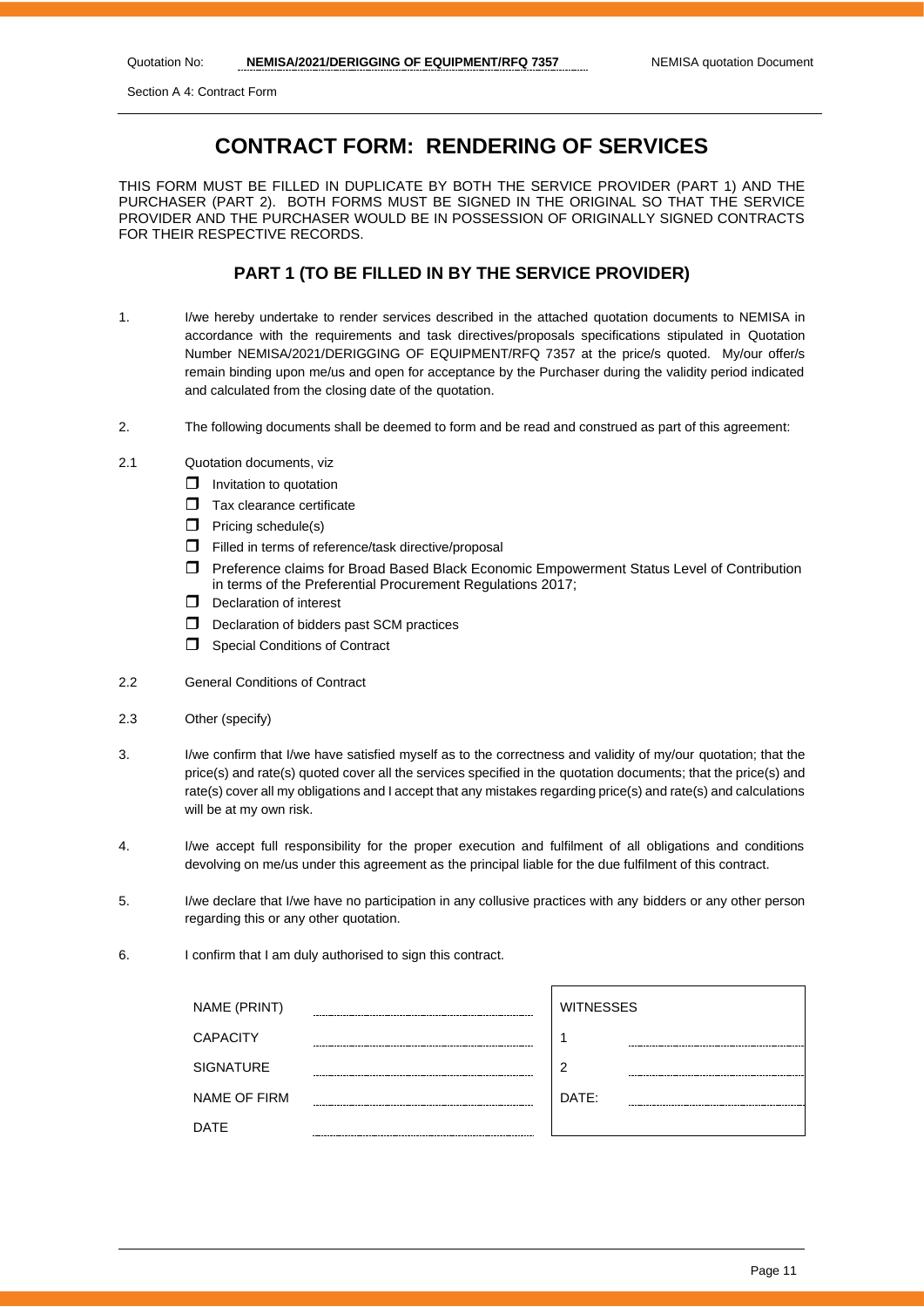Section A 4: Contract Form

# **CONTRACT FORM: RENDERING OF SERVICES**

# **PART 2 (TO BE FILLED IN BY THE PURCHASER)**

- 1. I ……………………………………………………..……………… in my capacity as …………………………………………….. accept your quotation under reference number ……………………………………………. dated ……………………………………. for the rendering of services indicated hereunder and/or further specified in the annexures.
- 1. An official order indicating service delivery instructions is forthcoming.
- 2. I undertake to make payment for the services rendered in accordance with the terms and conditions of the contract within 30 (thirty) days after receipt of an invoice.

| <b>DESCRIPTION OF SERVICE</b> | PRICE (VAT INCL) | <b>COMPLETION</b><br><b>DATE</b> | <b>B-BBEE STATUS</b><br><b>LEVEL OF</b><br><b>CONTRIBUTION</b> |
|-------------------------------|------------------|----------------------------------|----------------------------------------------------------------|
|                               |                  |                                  |                                                                |
|                               |                  |                                  |                                                                |

3. I confirm that I am duly authorised to sign this contract.

| SIGNED AT             | ON |                  |
|-----------------------|----|------------------|
|                       |    |                  |
| NAME (PRINT)          |    |                  |
| SIGNATURE             |    |                  |
| <b>OFFICIAL STAMP</b> |    | <b>WITNESSES</b> |
|                       |    | $\overline{2}$   |
|                       |    | DATE:            |
|                       |    |                  |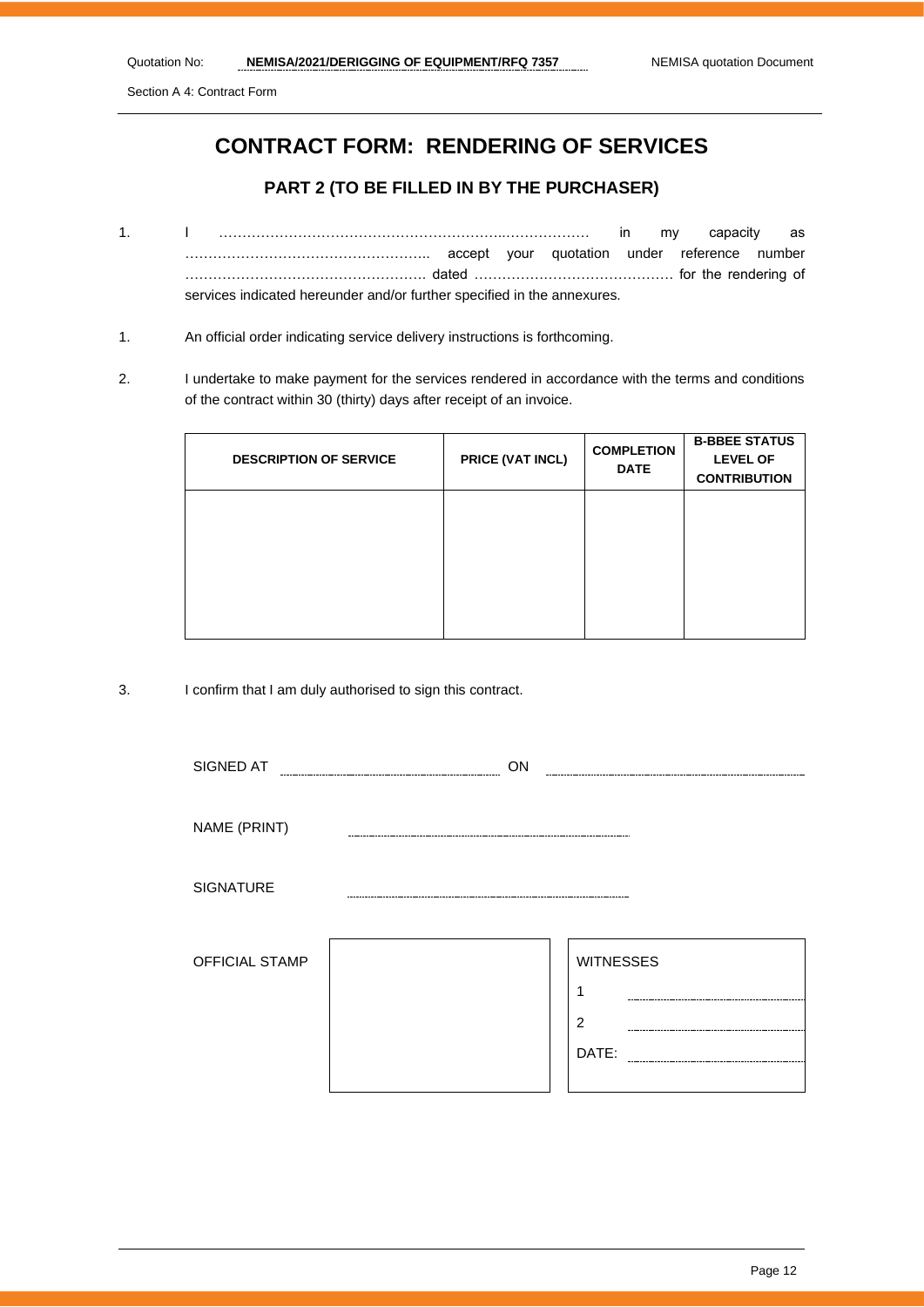Section B

# **SECTION B**

# **This section must be completed and returned or supplied with quotations as prescribed.**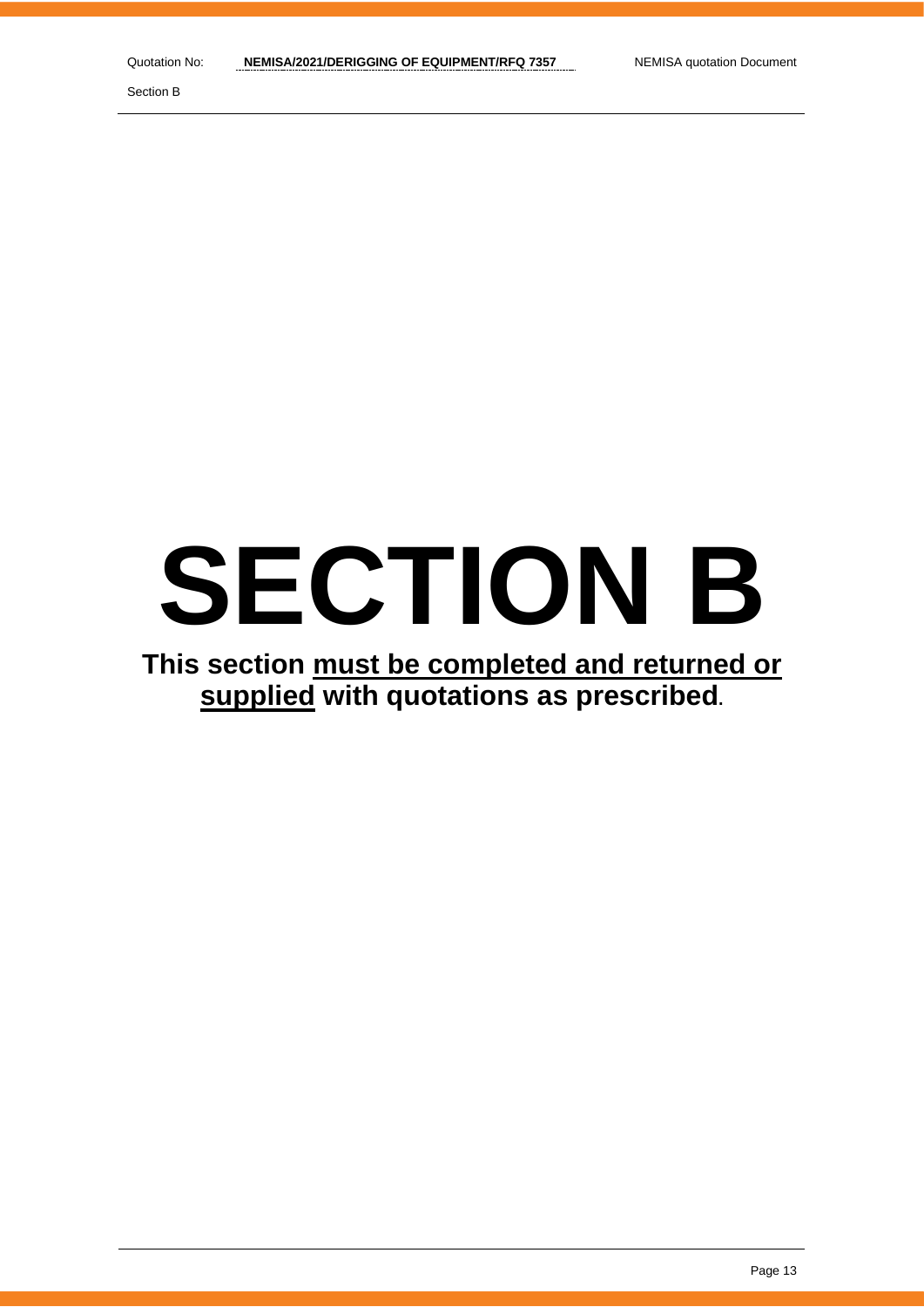# **SPECIAL CONDITIONS OF QUOTATION AND CONTRACT Return as Part 1**

|              | <b>SPECIAL CONDITIONS</b>                                                                                                                                                                                                                                                 |
|--------------|---------------------------------------------------------------------------------------------------------------------------------------------------------------------------------------------------------------------------------------------------------------------------|
|              |                                                                                                                                                                                                                                                                           |
| $\mathbf 1$  | <b>GENERAL</b>                                                                                                                                                                                                                                                            |
| 1.1          | The Bidders must clearly state if a deviation from these special conditions are offered and<br>the reason therefor. If an explanatory note is provided, the paragraph reference must be<br>indicated in a supporting appendix to the application submission.              |
| 1.2          | Should Bidders fail to indicate agreement/compliance or otherwise, the NEMISA will<br>assume that the Bidders is in compliance or agreement with the statement(s) as specified<br>in this quotation.                                                                      |
| 1.3          | Quotations not completed in this manner may be considered incomplete and rejected.                                                                                                                                                                                        |
| 1.4          | NEMISA shall not be liable for any expense incurred by the Bidders in the preparation<br>and submission of a quotation.                                                                                                                                                   |
| $\mathbf{2}$ | <b>CANCELLATION OF PROCUREMENT PROCESS</b>                                                                                                                                                                                                                                |
|              |                                                                                                                                                                                                                                                                           |
| 2.1          | This procurement process can be postponed or cancelled at any stage at the sole<br>discretion of NEMISA provided that such cancellation or postponement takes place prior<br>to entering into a contract with a specific service provider to which the quotation relates. |
| 3            | <b>QUOTATION SUBMISSION CONDITIONS, INSTRUCTION AND EVALUATION</b><br><b>PROCESS/CRITERIA</b>                                                                                                                                                                             |
| 3.1          | The Quotation submission conditions and instructions as well as the evaluation<br>process/criteria have been noted.                                                                                                                                                       |
| 4            | <b>NEGOTIATION AND CONTRACTING</b>                                                                                                                                                                                                                                        |
| 4.1          | NEMISA have the right to enter into negotiation with one or more Bidders regarding any<br>terms and conditions, including price(s), of a proposed contract.                                                                                                               |
| 4.2          | Under no circumstances will negotiation with any Bidders, including preferred Bidders,<br>constitute an award <sup>1</sup> or promise/ undertaking to award the contract.                                                                                                 |
| 4.3          | NEMISA shall not be obliged to accept the lowest or any quotation, offer or proposal.                                                                                                                                                                                     |
| 4.4          | A contract will only be deemed to be concluded when reduced to writing in a formal contract<br>and Service Level Agreement (if applicable) signed by the designated responsible person<br>of both parties. The designated responsible person of NEMISA is the CEO.        |
| 4.5          | NEMISA also reserves the right to enter into one contract with a Bidders for all required<br>functions or into more than one contract with different Bidders for different functions.                                                                                     |
|              |                                                                                                                                                                                                                                                                           |

<sup>1</sup> See GLOSSARY.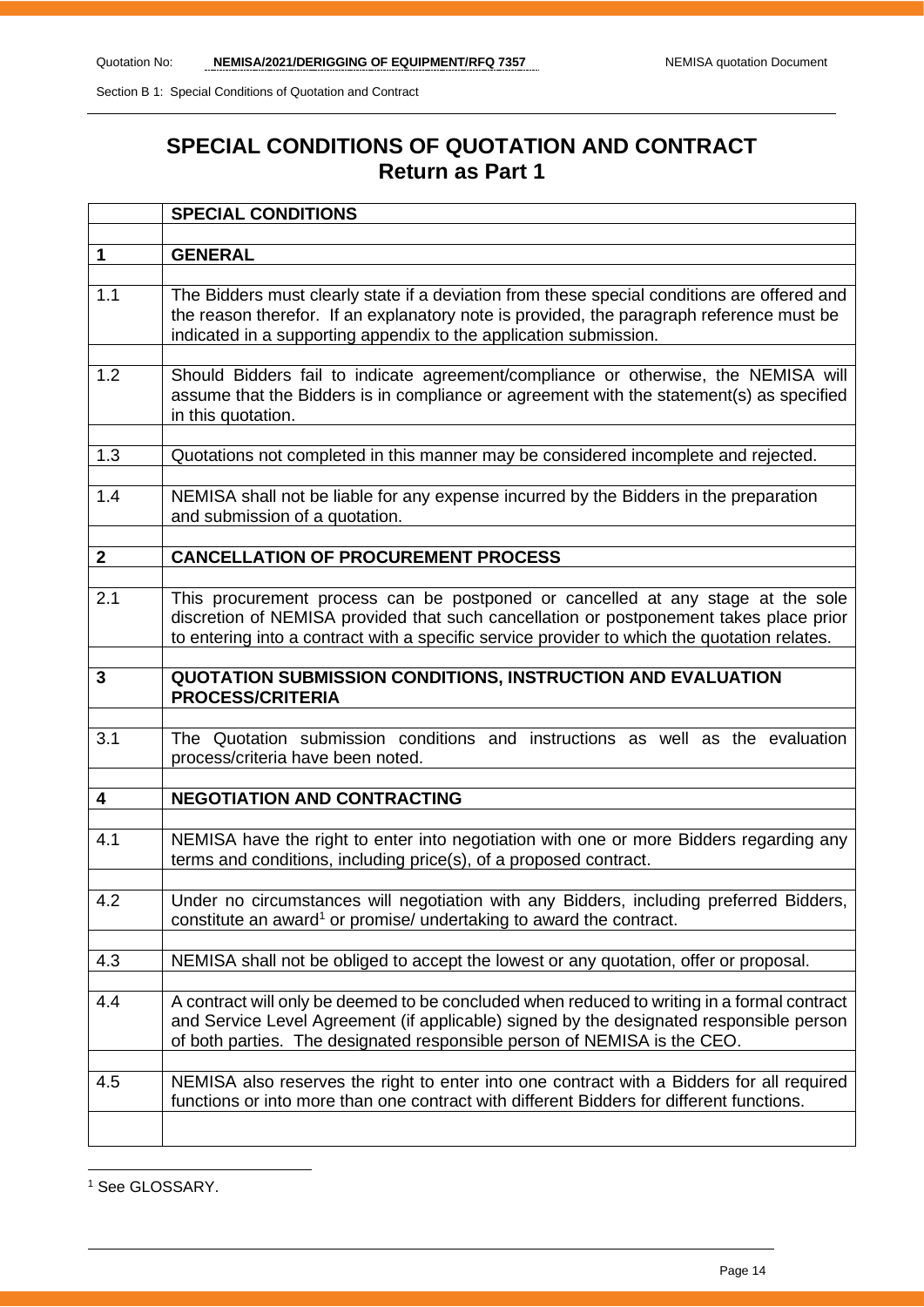| 5              | <b>ACCESS TO INFORMATION</b>                                                                                                                                                                                                                                                                                                                                                                         |
|----------------|------------------------------------------------------------------------------------------------------------------------------------------------------------------------------------------------------------------------------------------------------------------------------------------------------------------------------------------------------------------------------------------------------|
| 5.1            | All bidders will be informed of the status of their quotation once the procurement process<br>has been completed.                                                                                                                                                                                                                                                                                    |
| 5.2            | Requests for information regarding the quotation process will be dealt with in line with the<br>NEMISA SCM Policy and relevant legislation.                                                                                                                                                                                                                                                          |
| 6              | <b>REASONS FOR REJECTION</b>                                                                                                                                                                                                                                                                                                                                                                         |
| 6.1            | NEMISA shall reject a proposal for the award of a contract if the recommended Bidders<br>has committed a proven corrupt or fraudulent act in competing for the particular contract.                                                                                                                                                                                                                  |
| 6.2            | The NEMISA may disregard the quotation of any bidders if that bidders, or any of its<br>directors:<br>□ Have abused the SCM system of the NEMISA.<br>$\Box$ Have committed proven fraud or any other improper conduct in relation to such<br>system.<br>$\Box$ Have failed to perform on any previous contract and the proof exists.<br>Such actions shall be communicated to the National Treasury. |
| $\overline{7}$ | <b>GENERAL CONDITIONS OF CONTRACT</b>                                                                                                                                                                                                                                                                                                                                                                |
| 7.1            | The General Conditions of Contract must be accepted.                                                                                                                                                                                                                                                                                                                                                 |
| 8              | <b>ADDITIONAL INFORMATION REQUIREMENTS</b>                                                                                                                                                                                                                                                                                                                                                           |
| 8.1            | During evaluation of the quotations, additional information may be requested in writing from<br>Bidders. Replies to such request must be submitted, within 5 (five) working days or as<br>otherwise indicated. Failure to comply, may lead to your quotation being disregarded.                                                                                                                      |
| 8.2            | No additional information will be accepted from any individual Bidders without such<br>information having been requested                                                                                                                                                                                                                                                                             |
| 9              | <b>CONFIDENTIALITY</b>                                                                                                                                                                                                                                                                                                                                                                               |
| 9.1            | The quotation and all information in connection therewith shall be held in strict confidence<br>by Bidders and usage of such information shall be limited to the preparation of the<br>quotation. Bidders shall undertake to limit the number of copies of this document.                                                                                                                            |
| 10             | <b>INTELLECTUAL PROPERTY, INVENTIONS AND COPYRIGHT</b>                                                                                                                                                                                                                                                                                                                                               |
| 10.1           | Copyright of all documentation relating to this contract belongs to the client. The successful<br>Bidders may not disclose any information, documentation or products to other clients<br>without the written approval of the accounting authority or the delegate.                                                                                                                                  |
| 10.2           | This paragraph shall survive termination of this contract.                                                                                                                                                                                                                                                                                                                                           |
|                |                                                                                                                                                                                                                                                                                                                                                                                                      |
| 11<br>11.1     | <b>NON-COMPLIANCE WITH DELIVERY TERMS</b><br>As soon as it becomes known to the contractor that he/she will not be able to deliver the<br>services within the delivery period and/or against the quoted price and/or as specified,                                                                                                                                                                   |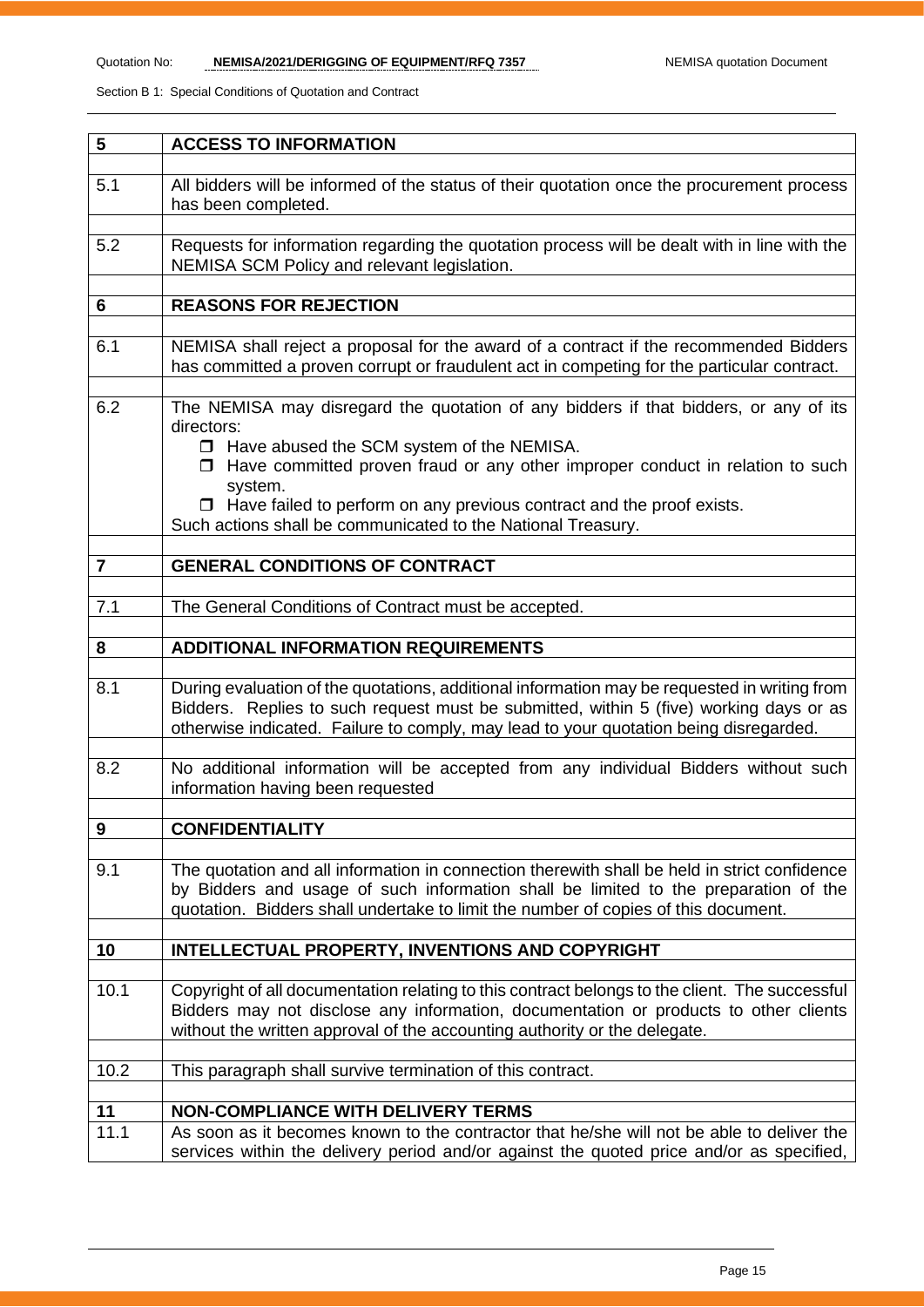|      | NEMISA must be given immediate written notice to this effect. NEMISA reserves the right<br>to implement remedies as provided for in the GCC.                                                                                                                                                                                                                                             |
|------|------------------------------------------------------------------------------------------------------------------------------------------------------------------------------------------------------------------------------------------------------------------------------------------------------------------------------------------------------------------------------------------|
| 12   | <b>WARRANTS</b>                                                                                                                                                                                                                                                                                                                                                                          |
| 12.1 | The Contractor warrants that it is able to conclude this Agreement to the satisfaction of<br>NEMISA.                                                                                                                                                                                                                                                                                     |
| 13   | PARTIES NOT AFFECTED BY WAIVER OR BREACHES                                                                                                                                                                                                                                                                                                                                               |
| 13.1 | The waiver (whether express or implied) by any Party of any breach of the terms or<br>conditions of this contract by the other Party shall not prejudice any remedy of the waiving<br>party in respect of any continuing or other breach of the terms and conditions hereof.                                                                                                             |
| 13.2 | No favour, delay, relaxation or indulgence on the part of any Party in exercising any power<br>or right conferred on such Party in terms of this contract shall operate as a waiver of such<br>power or right nor shall any single or partial exercise of any such power or right under this<br>agreement.                                                                               |
| 14   | <b>RETENTION</b>                                                                                                                                                                                                                                                                                                                                                                         |
| 14.1 | On termination of this agreement, the contractor shall, on demand hand over all<br>documentation provided as part of the project and all deliverables, etc., without the right of<br>retention, to NEMISA.                                                                                                                                                                               |
| 14.2 | No agreement to amend or vary a contract or order or the conditions, stipulations or<br>provisions thereof shall be valid and of any force and effect unless such agreement to<br>amend or vary is entered into in writing and signed by the contracting parties. Any waiver<br>of the requirement that the agreement to amend or vary shall be in writing, shall also be in<br>writing. |
| 15   | <b>CENTRAL SUPPLIER DATABASE</b>                                                                                                                                                                                                                                                                                                                                                         |
| 15.1 | It is a requirement that all suppliers/ services providers to NEMISA shall be registered on<br>the National Treasury Central Supplier Database (CSD).                                                                                                                                                                                                                                    |
| 15.2 | Bidders are therefore required to register as a supplier on the CSD before submitting a<br>quotation.                                                                                                                                                                                                                                                                                    |
|      | The CSD website can be accessed on the following link:<br>http://ocpo.treasury.gov.za/Pages/default.aspx                                                                                                                                                                                                                                                                                 |
| 15.3 | Bidders are therefore required to submit proof of their registration on the CSD, or if not yet<br>registered, provide proof of their application to be registered, with their quotation.                                                                                                                                                                                                 |
| 15.4 | No quotation will be awarded and a contract concluded with a bidders who is not registered<br>on the CSD.                                                                                                                                                                                                                                                                                |
| 16   | <b>FORMAT OF QUOTATIONS</b>                                                                                                                                                                                                                                                                                                                                                              |
|      |                                                                                                                                                                                                                                                                                                                                                                                          |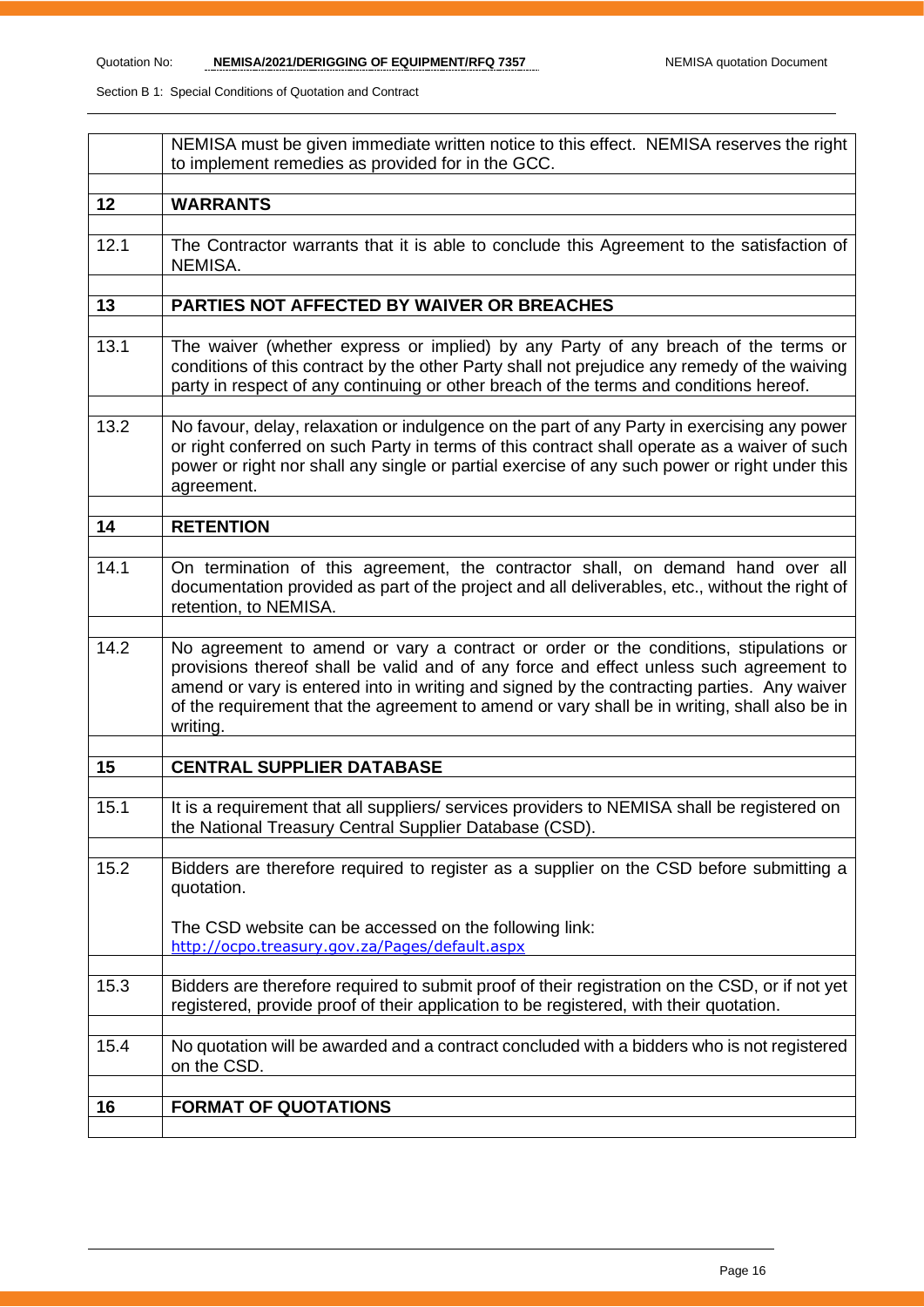| 16.1   | Bidders must complete all the necessary quotation documents and undertakings required<br>in this quotation document. Bidders are advised that their proposal should be concise,<br>written in plain English and simply presented.                        |
|--------|----------------------------------------------------------------------------------------------------------------------------------------------------------------------------------------------------------------------------------------------------------|
| 16.2   | Bidders are to set out their proposal in the format prescribed hereunder. This means<br>that the proposal must be structured in the parts noted below. Information not submitted<br>in the relevant part, may not be considered for evaluation purposes. |
| 16.3   | Part 1: Special Conditions of Quotation and Contract                                                                                                                                                                                                     |
| 16.3.1 | Bidders must initial each page and sign the last page and return the Special Conditions of<br>quotation and Contract (Section B-1).                                                                                                                      |
|        | Quotations submitted without a completed Special Conditions of Quotation form will be<br>deemed to be non-responsive.                                                                                                                                    |
| 16.4   | Part 2: SARS Tax Clearance Certificate(s)                                                                                                                                                                                                                |
|        |                                                                                                                                                                                                                                                          |
| 16.4.1 | Bidders must ensure compliance with their tax obligations.                                                                                                                                                                                               |
|        | Bidders are required to submit their unique personal identification number (PIN) issued by<br>SARS to enable the organ of state to view the taxpayer's profile and tax status.                                                                           |
|        | Application for tax compliance status (TCS) or PIN may also be made via e-filing. In order<br>to use this provision, taxpayers will need to register with SARS as e-filers through the<br>website www.sars.gov.za.                                       |
|        | Bidders may also submit a printed TCS together with the quotation.                                                                                                                                                                                       |
|        | In quotations where consortia/joint ventures/sub-contractors are involved, each party must<br>submit a separate proof of TCS/ PIN/ CSD number.                                                                                                           |
|        | Where no TCS is available, but the bidders is registered on the Central Supplier Database<br>(CSD), a CSD number must be provided.                                                                                                                       |
|        | Quotations submitted without any one of the above particulars, will be deemed to be non-<br>responsive.                                                                                                                                                  |
| 16.5   | Part 3: Declaration of Interest                                                                                                                                                                                                                          |
|        |                                                                                                                                                                                                                                                          |
| 16.5.1 | Each party to the quotation must complete and return the "Declaration of Interest" (Section<br>$B-2$ ).                                                                                                                                                  |
|        | Quotations submitted without a complete and signed Declaration of Interest will be<br>deemed to be non-responsive.                                                                                                                                       |
| 16.6   | Part 4: Declaration of Bidders past Supply Chain Management practices                                                                                                                                                                                    |
|        |                                                                                                                                                                                                                                                          |
| 16.6.1 | <b>Each party</b> to the quotation must complete and return the "Declaration of bidders past<br>Supply Chain Management practices" (Section B-3).                                                                                                        |
|        | Quotations submitted without a completed and signed Declaration of bidders past Supply<br>Chain Management practices will be deemed non-responsive.                                                                                                      |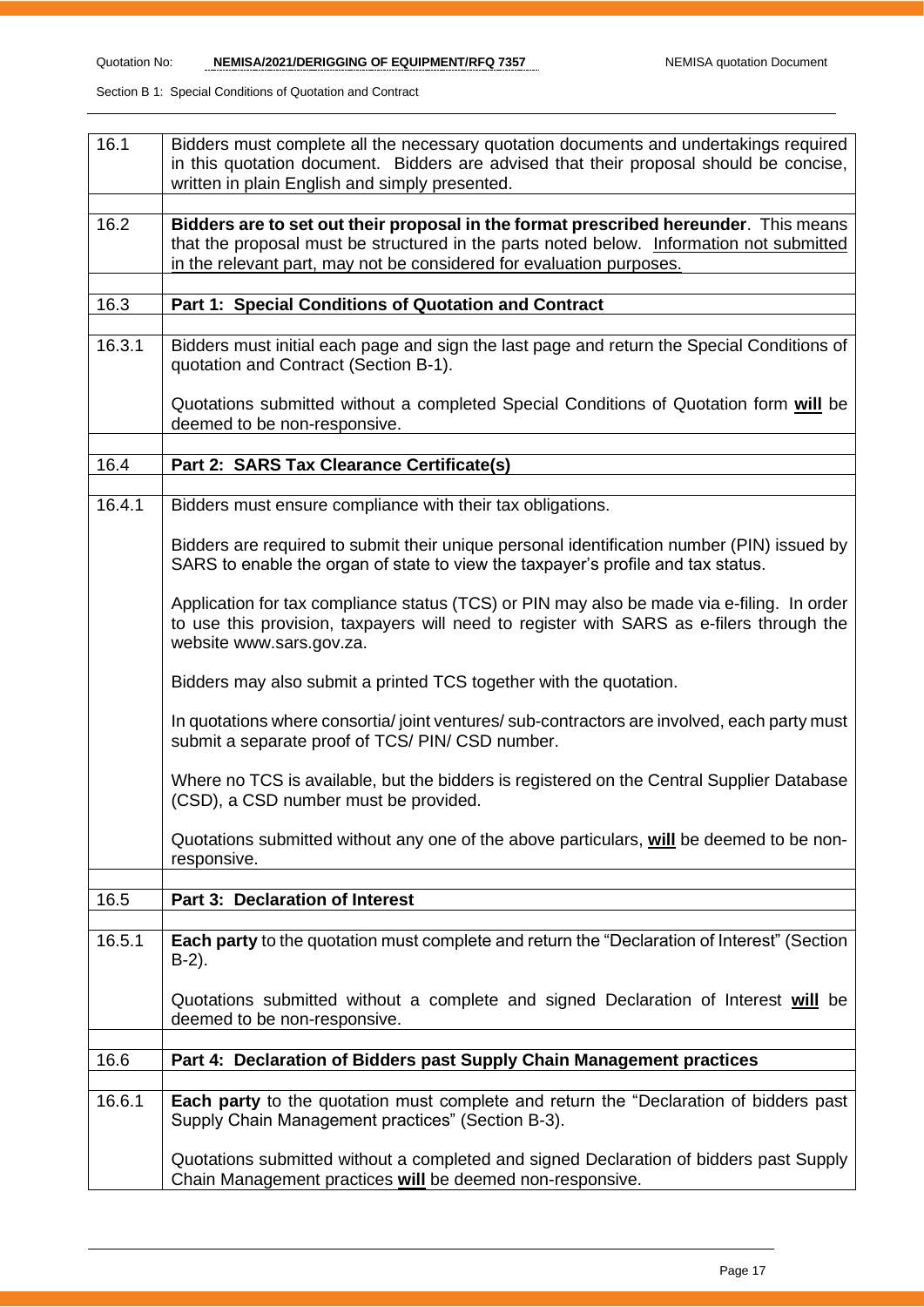| 16.7    | Part 5: Certificate of Independent Quotation Determination                                                                                                                                                                                                           |
|---------|----------------------------------------------------------------------------------------------------------------------------------------------------------------------------------------------------------------------------------------------------------------------|
| 16.7.1  | <b>Each party</b> to the quotation must complete and sign the Certificate (Section B-4).                                                                                                                                                                             |
|         | Quotations submitted without a completed and signed Certificate of Independent Quotation<br>Determination will be deemed non-responsive.                                                                                                                             |
| 16.8    | Part 6: Preference Points Claim Form in terms of the Preferential Procurement<br><b>Regulations 2017</b>                                                                                                                                                             |
| 16.8.1  | Bidders must complete, sign and return the full "Preference Points Claim Form" (Section<br>B-5) document.                                                                                                                                                            |
|         | In addition, a valid BEE certificate must be submitted.                                                                                                                                                                                                              |
|         | Quotes submitted without a completed and signed Preference Points Claim Form and a<br>valid BEE certificate will be awarded zero points for preference.                                                                                                              |
| 16.9    | Part 7: Invitation to Quotation                                                                                                                                                                                                                                      |
|         |                                                                                                                                                                                                                                                                      |
| 16.9.1  | Bidders must complete, sign and return the full "Invitation to Quotation" (Section B-6)<br>document.                                                                                                                                                                 |
|         | Quotations submitted without a completed and signed Invitation to Quotation will be<br>deemed to be non-responsive.                                                                                                                                                  |
| 16.10   | <b>Part 8: Pricing Schedule</b>                                                                                                                                                                                                                                      |
|         |                                                                                                                                                                                                                                                                      |
| 16.10.1 | Any budget amount that may be indicated in this document shall be deemed to be a guide<br>only and Bidders are expected to submit a costing that is fair and reasonable.                                                                                             |
| 16.10.2 | All costs related to this assignment are to be allowed for in the pricing schedule and in the<br>formats prescribed and must be returned as part of the submission (Section B-7).                                                                                    |
|         | Quotations submitted without a price or with an incomplete price, will be deemed to be                                                                                                                                                                               |
|         | non-responsive.                                                                                                                                                                                                                                                      |
| 16.10.3 | Rates for the first year of the contract must be firm and must be indicated in the formats<br>prescribed. All normal operating costs and out of pocket expenses such as photocopies,<br>telephone calls, printing, travel, etc. must be covered in the rates quoted. |
| 16.10.4 | A pricing schedule with one of the specified elements (fees and reimbursable costs)                                                                                                                                                                                  |
|         | omitted from the costing, may be considered non-responsive.                                                                                                                                                                                                          |
| 16.10.5 | Fees:                                                                                                                                                                                                                                                                |
|         | The budgeted days/ hours and applicable rates of all team members as per the pricing<br>◻<br>schedule.                                                                                                                                                               |
|         |                                                                                                                                                                                                                                                                      |
| 16.10.6 | Reimbursable costs<br>Travel<br>$\Box$                                                                                                                                                                                                                               |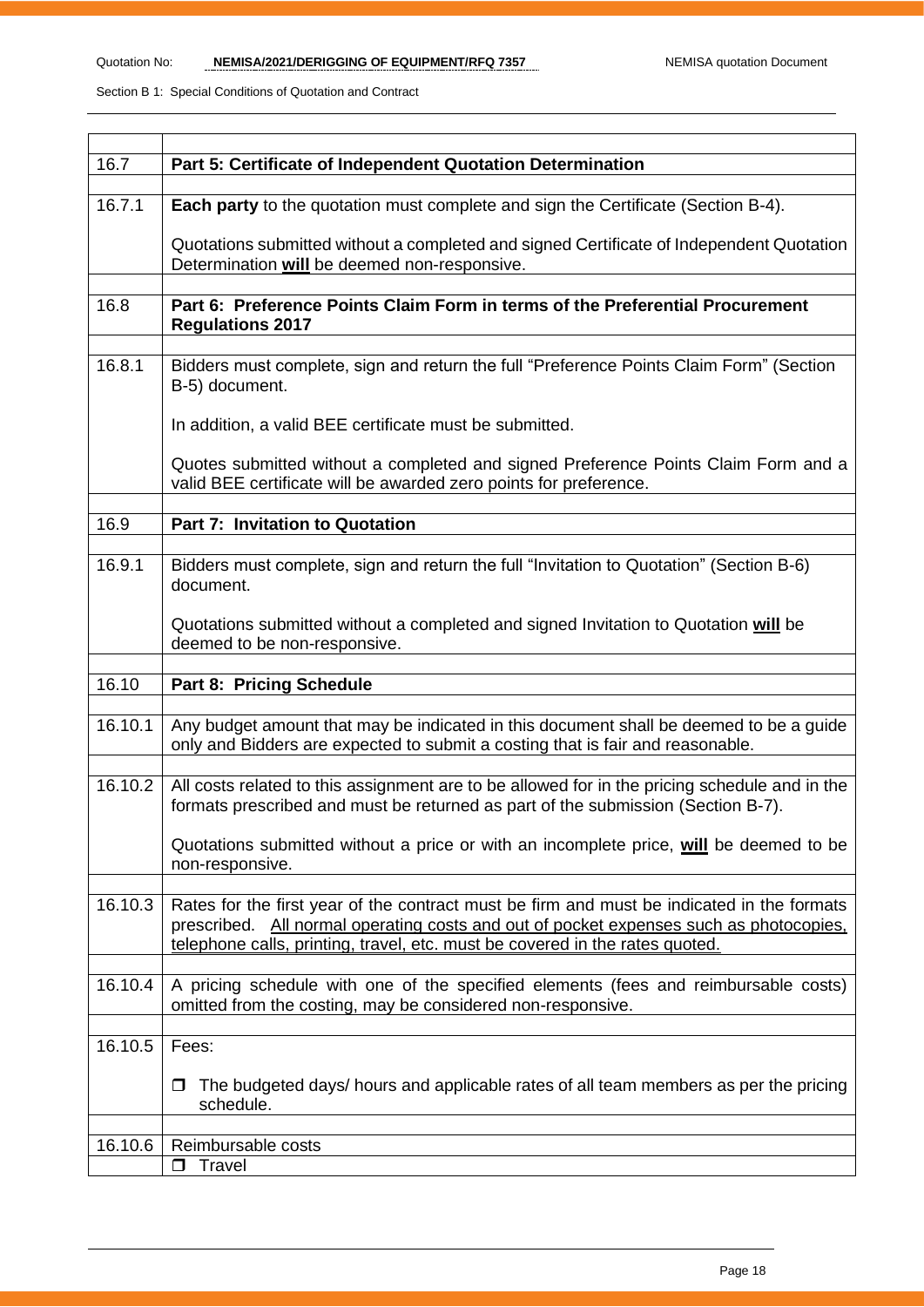|         | Only economy class flights are to be used.<br>Preferably Group A hire cars are to be used. In circumstances where good<br>motivation exist, Group B hire cars may be used. The difference in cost between<br>Group B and more expensive options, will be borne by the service provider.<br>A rate per kilometre for the use of a personal vehicles must be quoted.                                                                     |
|---------|----------------------------------------------------------------------------------------------------------------------------------------------------------------------------------------------------------------------------------------------------------------------------------------------------------------------------------------------------------------------------------------------------------------------------------------|
|         | □ VAT: Value Added Tax must be included and shown separately.                                                                                                                                                                                                                                                                                                                                                                          |
| 16.11   | Part 9: Technical approach                                                                                                                                                                                                                                                                                                                                                                                                             |
|         |                                                                                                                                                                                                                                                                                                                                                                                                                                        |
| 16.11.1 | Bidders must submit a description of the methodology and approach that will be used to<br>perform the work as set out in the Terms of Reference. This methodology and approach<br>must demonstrate the Bidders understanding of the requirement and also of the<br>environment.                                                                                                                                                        |
| 16.11.2 | Bidders must, at least cover the under-mentioned in their technical approach and return<br>as part of their submission:                                                                                                                                                                                                                                                                                                                |
|         | Describe, in detail, exactly how they propose to carry out the activities to achieve the<br>$\Box$<br>outcomes identified in the terms of reference. They should identify any possible<br>problems that might hinder delivery and indicate how they will avoid, or overcome<br>such problems.                                                                                                                                          |
|         | Describe how the work will be managed. Provide an organisation chart clearly<br>$\Box$<br>indicating:                                                                                                                                                                                                                                                                                                                                  |
|         | The lines of reporting and supervision within the Bidders team.<br>п                                                                                                                                                                                                                                                                                                                                                                   |
|         | The lines of reporting between the Bidders and the NEMISA and other<br>п<br>stakeholders, if applicable.                                                                                                                                                                                                                                                                                                                               |
|         | Identify the position(s) involved in the direct delivery of the service to be provided and<br>$\Box$<br>in the overall management of the work and name the people who will fill these<br>positions.                                                                                                                                                                                                                                    |
| 16.11.3 | Provide a project plan of activities. In addition to providing details of the estimated number<br>of work days for each activity, Bidders are to supply a detailed timetable that identifies<br>when certain activities will be undertaken and over what period they will be spread. The<br>timing of activities, the time needed to complete them, and the order in which they will be<br>undertaken must be explained and justified. |
| 16.11.4 | Please note that Part 9 should be no longer than 20 single-sided A4 pages in Arial 11 (font<br>size).                                                                                                                                                                                                                                                                                                                                  |
| 16.12   | Part 10: Team details                                                                                                                                                                                                                                                                                                                                                                                                                  |
|         |                                                                                                                                                                                                                                                                                                                                                                                                                                        |
| 16.12.1 | In this part that must be returned as part of the submission, Bidders must provide details<br>of the team named in the previous part.                                                                                                                                                                                                                                                                                                  |
| 16.12.2 | For each team member there must be:                                                                                                                                                                                                                                                                                                                                                                                                    |
|         |                                                                                                                                                                                                                                                                                                                                                                                                                                        |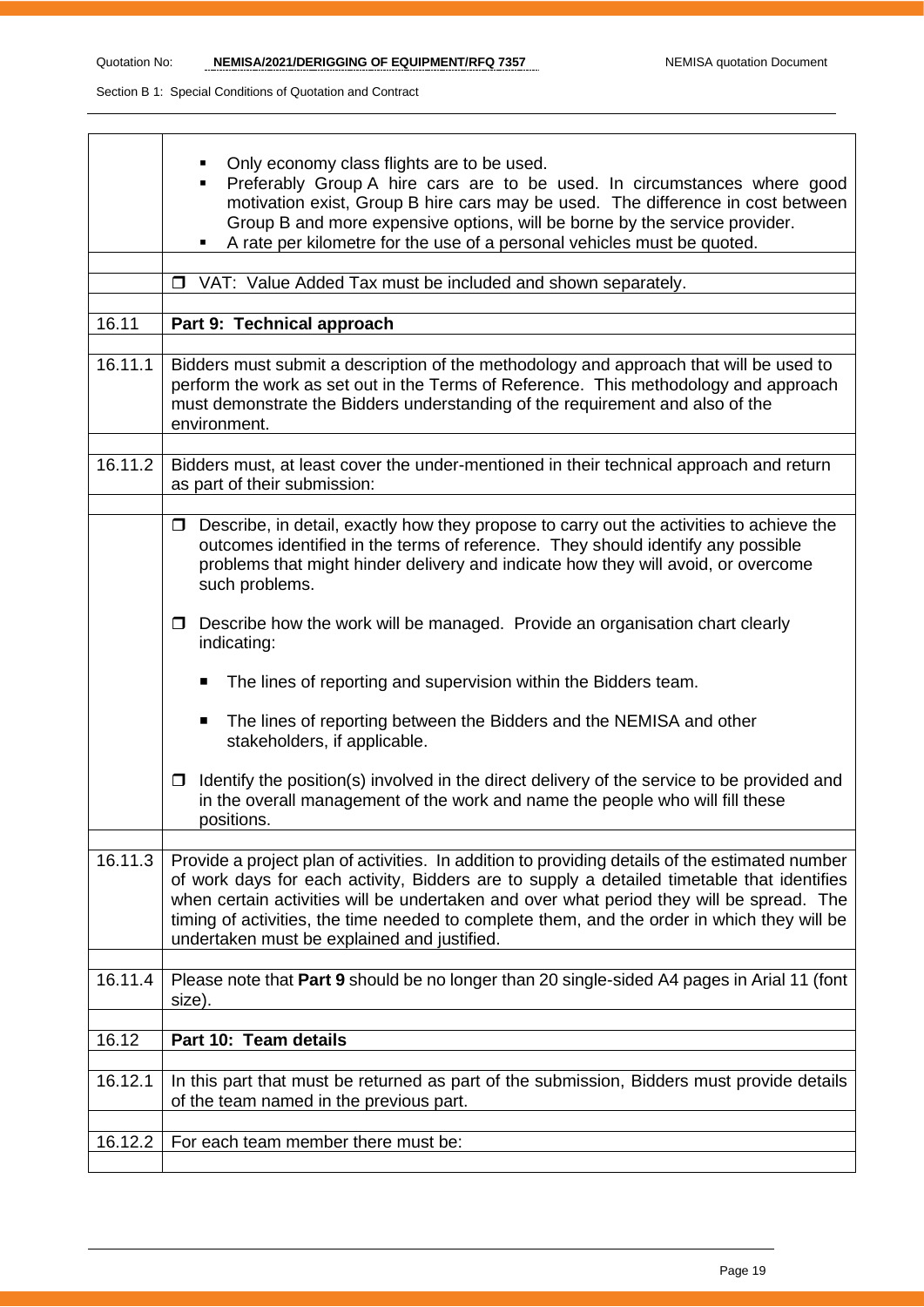|         | A complete curriculum vitae confirming suitability for the position. A format is provided<br>$\Box$                                                  |
|---------|------------------------------------------------------------------------------------------------------------------------------------------------------|
|         | as a guideline only for the compilation of the CVs.                                                                                                  |
|         |                                                                                                                                                      |
| 16.13   | Part 11: Experience in this field                                                                                                                    |
|         |                                                                                                                                                      |
| 16.13.1 | Bidders should provide in this part, and return as part the submission, at least the following<br>information.                                       |
|         | Details of contracts for similar work within the last 5 years.                                                                                       |
|         | Contact details of a maximum of 3 organisations for which work was done.<br>$\Box$                                                                   |
|         |                                                                                                                                                      |
| 16.14   | Part 12: Registration on the CSD                                                                                                                     |
|         |                                                                                                                                                      |
| 16.14.1 | In this part, bidders must submit proof of their registration, or proof that they have applied<br>for registration on the Central Supplier Database. |
|         | Quotations submitted without the required proof, will be deemed to be non-responsive.                                                                |
|         |                                                                                                                                                      |
| 16.15   | <b>Part 13: Registration Certificates</b>                                                                                                            |
|         |                                                                                                                                                      |
| 16.15.1 | Insert any requirements for registration with professional bodies here                                                                               |
|         | Quotations submitted without a completed and signed Invitation to Quotation will be<br>deemed to be non-responsive.                                  |

I/we herewith accept all the above-mentioned special conditions of the quotation. If I/we do consider a deviation therefrom, I have noted those as per the instruction in paragraph 1 (General) above.

Name of Bidders:

Date: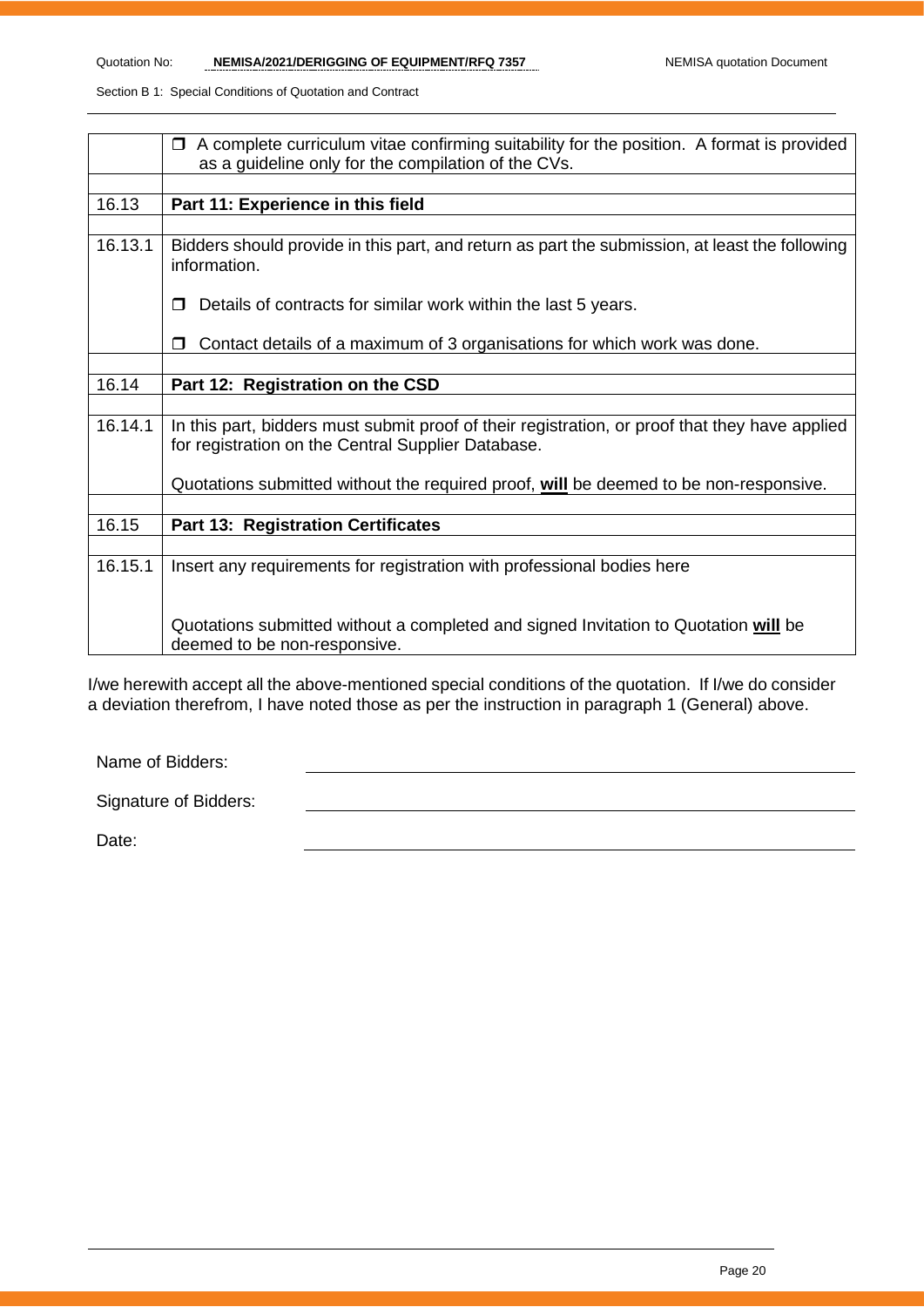Quotation No:

**NEMISA/2021/DERIGGING OF EQUIPMENT/RFQ** 

Section B 2: Declaration of Interest

# **DECLARATION OF INTEREST Return as Part 3**

- 1. Any legal person, including persons employed by the State<sup>2</sup>, or persons having a kinship with persons employed by the State, including a blood relationship, may make an offer or offers in terms of this invitation to quotation (includes a price quotation, advertised competitive quotation, limited quotation or proposal). In view of possible allegations of favouritism, should the resulting quotation, or part thereof, be awarded to persons employed by the State, or to persons connected with or related to them, it is required that the bidders or his/her authorised representative declare his/her position in relation to the evaluating/ adjudicating authority where –
- 1.1. The bidders is employed by the State; and/or
- 1.2. The bidders is a Management Board member of NEMISA and/or
- 1.3. The legal person on whose behalf the quotation document is signed, has a relationship with persons/a person who are/is involved in the evaluation and or adjudication of the quotation(s), or where it is known that such a relationship exists between the person or persons for or on whose behalf the declarant acts and persons who are involved with the evaluation and or adjudication of the quotation.
- 2. In order to give effect to the above, the following questionnaire must be completed and submitted with the quotation.

| 2.1.   | Full Name of bidders or his or her<br>representative:                                                                                                                                                           |  |  |  |
|--------|-----------------------------------------------------------------------------------------------------------------------------------------------------------------------------------------------------------------|--|--|--|
| 2.2.   | <b>Identity Number:</b>                                                                                                                                                                                         |  |  |  |
| 2.3.   | Position occupied in the Company<br>(director, trustee, shareholder,<br>$etc3$ :                                                                                                                                |  |  |  |
| 2.4.   | <b>Company Registration Number:</b>                                                                                                                                                                             |  |  |  |
| 2.5.   | Tax Reference Number:                                                                                                                                                                                           |  |  |  |
| 2.6.   | <b>VAT Registration Number:</b>                                                                                                                                                                                 |  |  |  |
| 2.6.1. | The names of all directors/ trustees/ shareholders/ members, their individual identity numbers,<br>tax reference numbers and, if applicable, employee/ persal numbers must be indicated in<br>paragraph 3 below |  |  |  |
| 2.7.   | Are you or any person connected with the bidders presently employed by the<br>YES / NO<br>State?                                                                                                                |  |  |  |
| 2.7.1. | If so, furnish the following particulars                                                                                                                                                                        |  |  |  |
|        | Name of person/ director/<br>$\Box$<br>trustee/shareholder/member:                                                                                                                                              |  |  |  |
|        | Name of State institution at<br>$\Box$<br>which you or the person<br>connected to the bidders is<br>employed:                                                                                                   |  |  |  |
|        | Position occupied in the State<br>$\Box$<br>institution:                                                                                                                                                        |  |  |  |

- (c) Provincial legislature;
- (d) National Assembly or the National Council of Provinces;

<sup>2</sup> "State" means

<sup>(</sup>a) Any national or provincial department, national or provincial public entity or constitutional institution within the meaning of the Public Finance Management Act, 1999 (Act No 1 of 1999);

<sup>(</sup>b) Any municipality or municipal entity;

<sup>(</sup>e) Parliament.

 $^3$  "Shareholder" means a person who owns shares in the company and is actively involved in the management of the enterprise or business and exercises control over the enterprise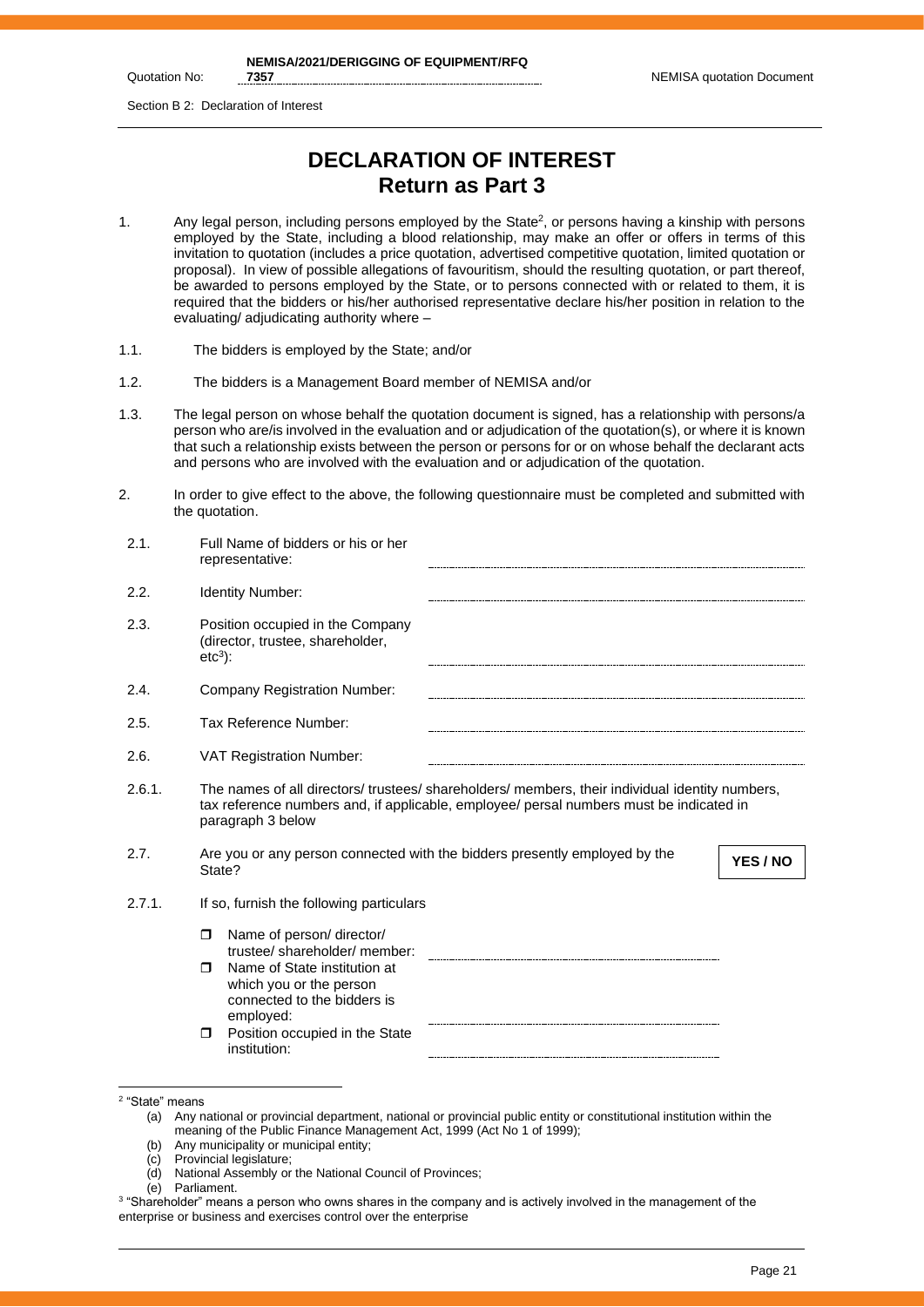| Quotation No: | <b>NEMISA/2021/DERIGGING OF EQUIPMENT/RFQ</b><br>7357                                                                                                                                                                        | <b>NEMISA quotation Document</b> |
|---------------|------------------------------------------------------------------------------------------------------------------------------------------------------------------------------------------------------------------------------|----------------------------------|
|               | Section B 2: Declaration of Interest                                                                                                                                                                                         |                                  |
|               | Any other particulars:                                                                                                                                                                                                       |                                  |
| 2.7.2.        | If you are presently employed by the state, did you obtain the appropriate authority<br>to undertake remunerative work outside employment in the public sector?                                                              | YES / NO                         |
| 2.7.2.1.      | If yes, did you attach proof of such authority to the quotation document?                                                                                                                                                    | <b>YES / NO</b>                  |
|               | (Note: Failure to submit proof of such authority, where applicable, may result in<br>the disqualification of the quotation.)                                                                                                 |                                  |
| 2.7.3.        | If no, furnish reasons for non-submission of such proof:                                                                                                                                                                     |                                  |
| 2.8.          | Did you or your spouse, or any of the company's directors/shareholders/members<br>or their spouses conduct business with the State in the previous twelve (12)<br>months?                                                    | <b>YES / NO</b>                  |
| 2.8.1.        | If so, furnish the following particulars.                                                                                                                                                                                    |                                  |
| 2.9.          | Do you, or any person connected with the bidders, have any relationship (family,<br>friend, other) with a person employed by the State and who may be involved with<br>the evaluation and or adjudication of this quotation? | YES / NO                         |
| 2.9.1.        | If so, furnish the following particulars.                                                                                                                                                                                    |                                  |
| 2.10.         | Are you, or any person connected with the bidders, aware of any relationship<br>(family, friend, other) between the bidders and any person employed by the State                                                             | YES / NO                         |
|               | who may be involved with the evaluation and or adjudication of this quotation?                                                                                                                                               |                                  |
| 2.10.1.       | If so, furnish the following particulars.                                                                                                                                                                                    |                                  |
| 2.11.         | Do you or any of the directors/shareholders/members of the company have any                                                                                                                                                  |                                  |
|               | interest in any other related companies whether or not they are quotation for this<br>contract?                                                                                                                              | YES / NO                         |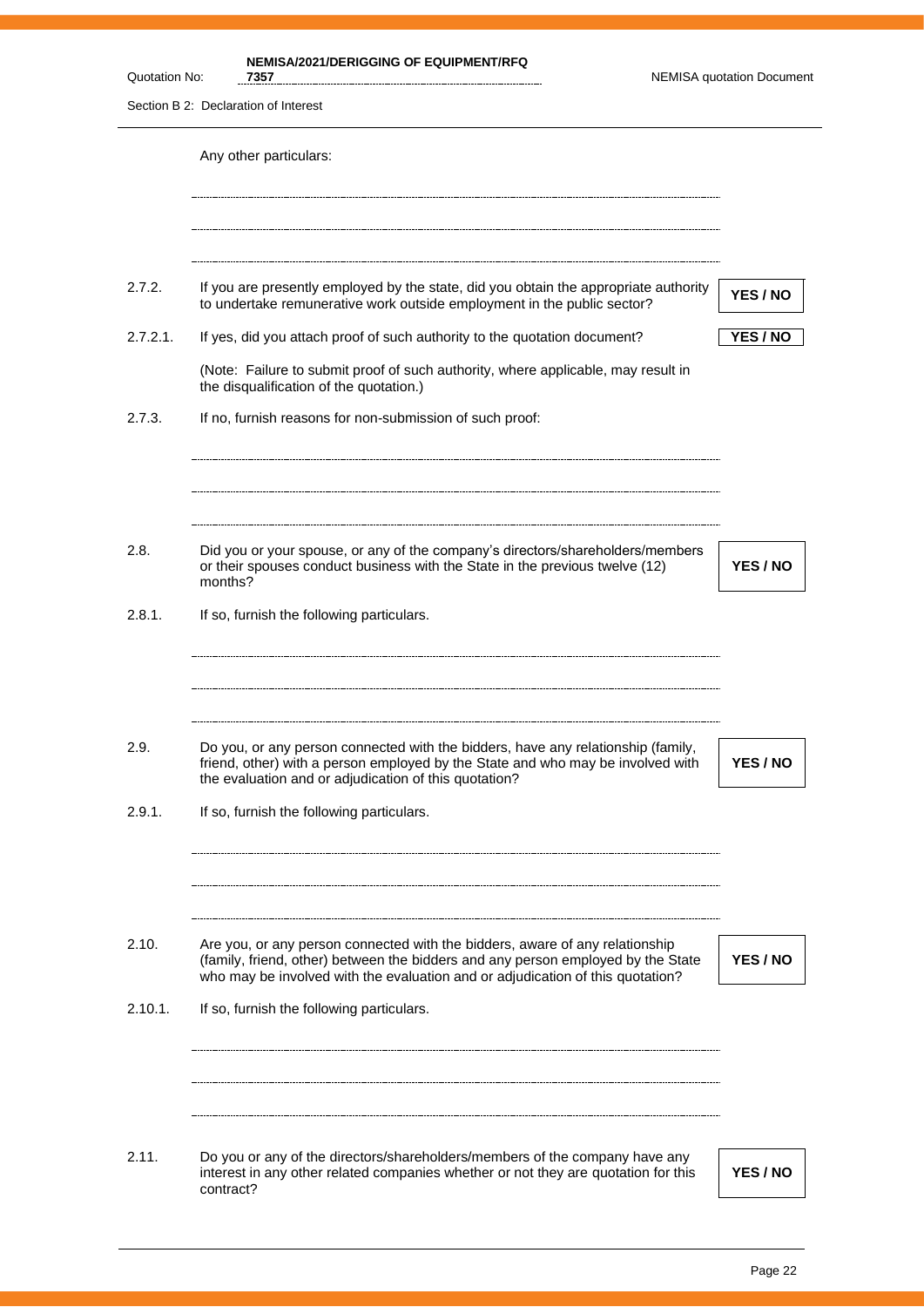**7357** NEMISA quotation Document

Section B 2: Declaration of Interest

Quotation No:

2.11.1. If so, furnish the following particulars.

3. Full details of directors/ trustees/ members/ shareholders.

| Full Name | <b>Identity Number</b> | Personal Tax<br>Reference No | State Employee<br>Number/ Persal<br>Number |
|-----------|------------------------|------------------------------|--------------------------------------------|
|           |                        |                              |                                            |
|           |                        |                              |                                            |
|           |                        |                              |                                            |
|           |                        |                              |                                            |
|           |                        |                              |                                            |
|           |                        |                              |                                            |
|           |                        |                              |                                            |
|           |                        |                              |                                            |
|           |                        |                              |                                            |
|           |                        |                              |                                            |

### **DECLARATION**

-----------------------

I, THE UNDERSIGNED (NAME)

CERTIFY THAT THE INFORMATION FURNISHED IN PARAGRAPHS 2 AND 3 ABOVE IS CORRECT. I ACCEPT THAT THE STATE MAY REJECT THE QUOTATION OR ACT AGAINST ME IN TERMS OF PARAGRAPH 23 OF THE GENERAL CONDITIONS OF CONTRACT SHOULD THIS DECLARATION PROVE TO BE FALSE.

Signature Date Date

Position **Name of bidders**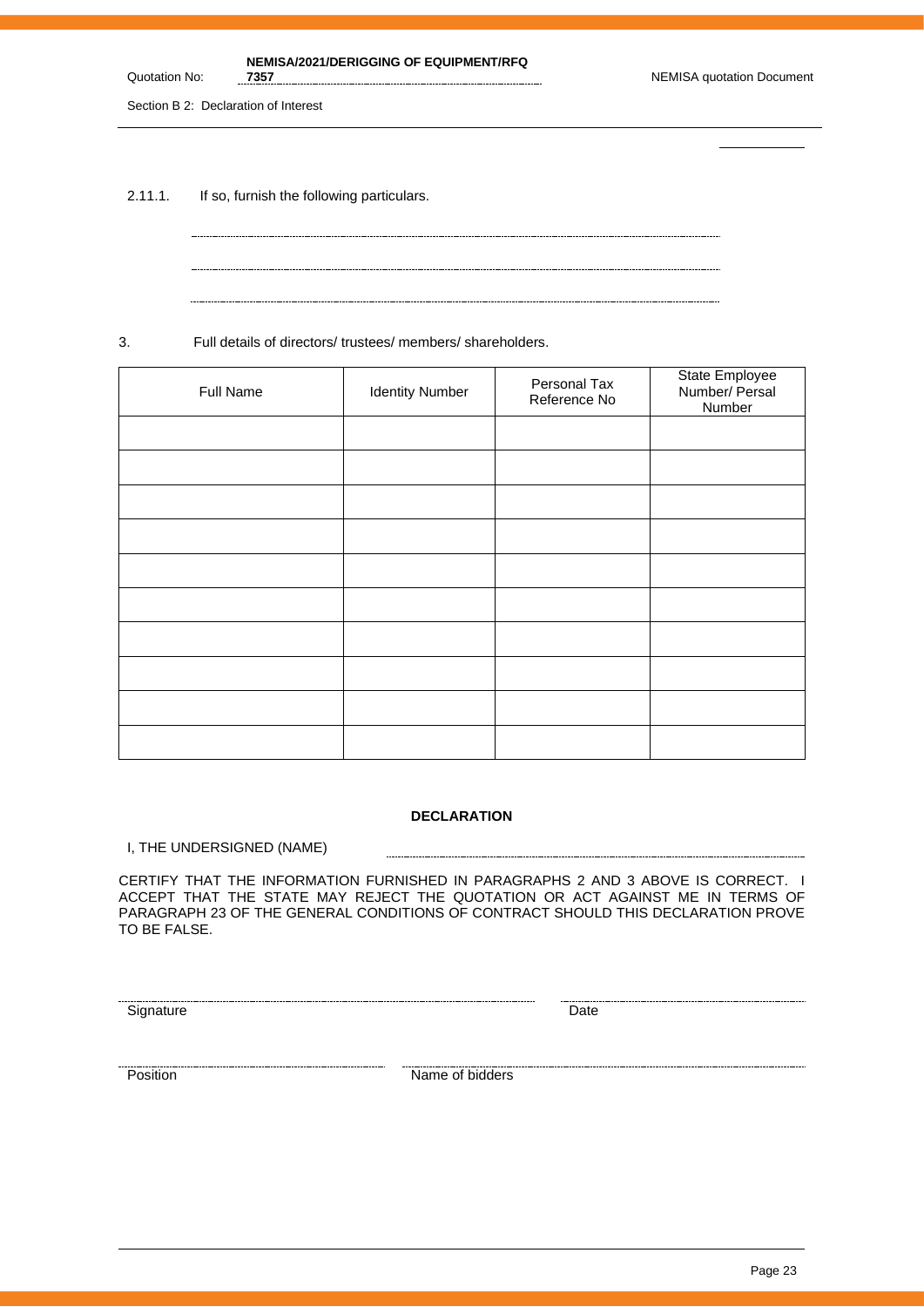Section B 3: Declaration of bidder's past SCM practices

# **DECLARATION OF BIDDERS PAST SUPPLY CHAIN MANAGEMENT PRACTICES Return as Part 4**

- 1 This declaration will be used by institutions to ensure that when goods and services are being procured, all reasonable steps are taken to combat the abuse of the supply chain management system.
- 2 The quotation of any bidders may be disregarded if that bidders, or any of its directors have:
	- a. abused the NEMISA's supply chain management system;
	- b. committed fraud or any other improper conduct in relation to such system; or
	- c. failed to perform on any previous contract.
- 3 In order to give effect to the above, the following questionnaire must be completed and submitted with the quotation.

| <b>Item</b> | Question                                                                                                                                                                                                                                       | <b>Yes</b>    | No                  |
|-------------|------------------------------------------------------------------------------------------------------------------------------------------------------------------------------------------------------------------------------------------------|---------------|---------------------|
| 3.1         | Is the bidders or any of its directors listed on the National Treasury's database of<br>Restricted Suppliers as companies or persons prohibited from doing business with the<br>public sector?                                                 | Yes<br>$\Box$ | <b>No</b><br>п      |
|             | (Companies or persons who are listed on this database were informed in writing<br>of this restriction by the Accounting Officer/ authority of the institution that<br>imposed the restriction after the audi alteram partem rule was applied). |               |                     |
|             | The database of Restricted Suppliers now resides on the National Treasury's<br>website (www.reatury.gov.za) and can be accessed by clicking on its link at the<br>bottom of the homepage.                                                      |               |                     |
| 3.1.1       | If so, furnish particulars:                                                                                                                                                                                                                    |               |                     |
| 3.2         | Is the bidders or any of its directors listed on the Register for Tender Defaulters in terms<br>of section 29 of the Prevention and Combating of Corrupt Activities Act (No 12 of 2004)?                                                       | Yes.<br>п     | <b>No</b><br>$\Box$ |
|             | The Register for Tender Defaulters can be accessed on the National Treasury's<br>website, (www.treasury.gov.za) by clicking on its link at the bottom of the<br>homepage.                                                                      |               |                     |
| 3.2.1       | If so, furnish particulars:                                                                                                                                                                                                                    |               |                     |
| 3.3         | Was the bidders or any of its directors convicted by a court of law (including a court<br>outside of the Republic of South Africa) for fraud or corruption during the past five years?                                                         | Yes<br>$\Box$ | <b>No</b><br>П      |
| 3.3.1       | If so, furnish particulars:                                                                                                                                                                                                                    |               |                     |
| 3.4         | Was any contract between the bidders and any organ of state terminated during the past<br>five years on account of failure to perform on or comply with the contract?                                                                          | Yes<br>□      | No.<br>П            |
| 3.4.1       | If so, furnish particulars:                                                                                                                                                                                                                    |               |                     |

### **CERTIFICATION**

I, THE UNDERSIGNED (FULL NAME) …………………………………………………………………………………………. CERTIFY THAT THE INFORMATION FURNISHED ON THIS DECLARATION FORM IS TRUE AND CORRECT.

I ACCEPT THAT, IN ADDITION TO CANCELLATION OF A CONTRACT, ACTION MAY BE TAKEN AGAINST ME SHOULD THIS DECLARATION PROVE TO BE FALSE.

<u>Signature Date</u>

<u>The contract of Bidders</u><br>Position Name of Bidders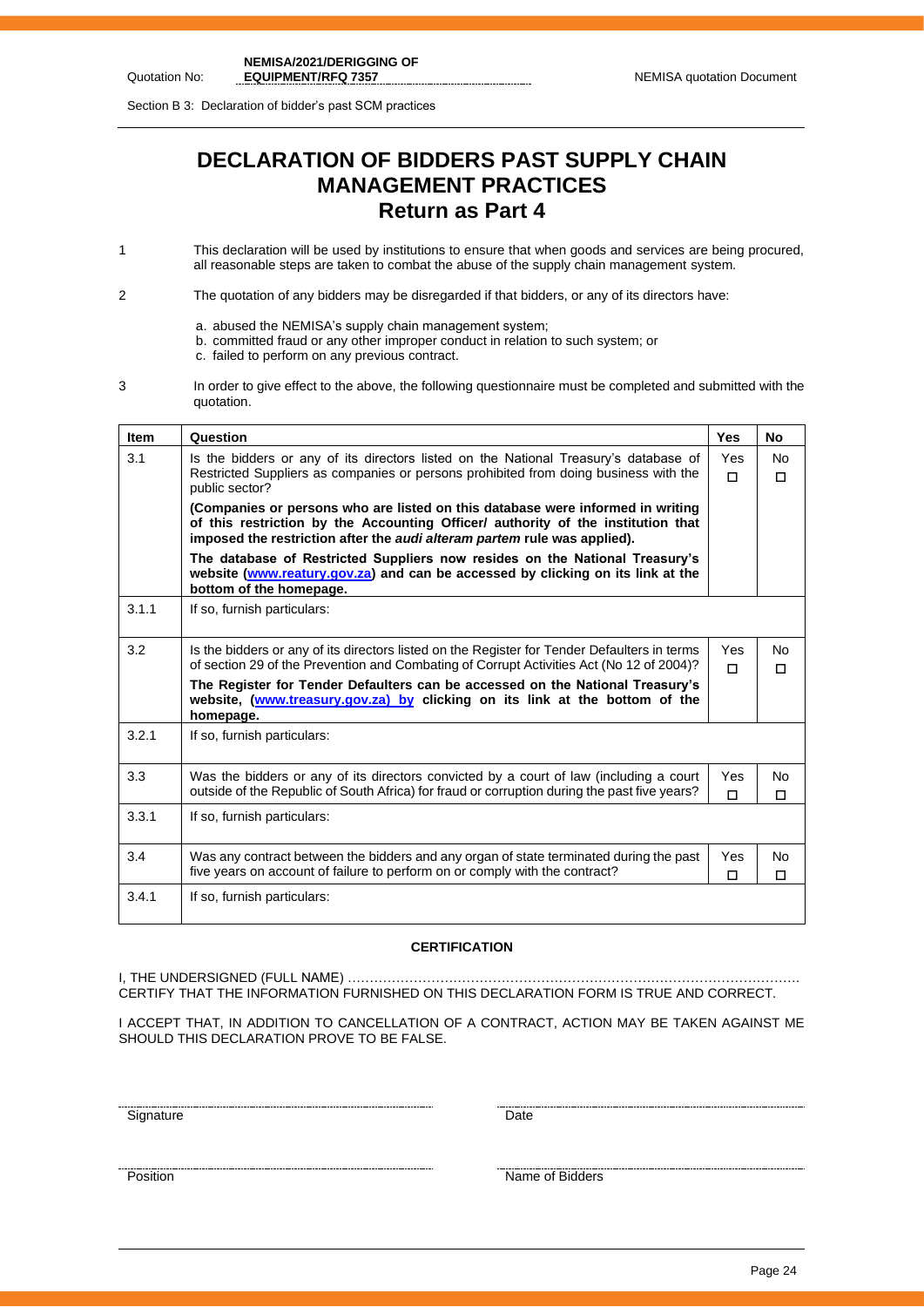Section B 4: Certificate of Independent Quotation Determination

# **CERTIFICATE OF INDEPENDENT QUOTATION DETERMINATION Return as Part 5**

I, the undersigned, in submitting the accompanying quotation:

NEMISA/2021/DERIGGING OF EQUIPMENT/RFQ 7357 - REQUEST FOR QUOTATION FOR THE APPOINTMENT OF A SERVICE PROVIDER TO PROVIDE DERIGGING OF EQUIPMENT SERVICES.

(Quotation Number and Description)

in response to the invitation for the quotation made by:

**NEMISA** 

(Name of Institution)

do hereby make the following statements that I certify to be true and complete in every respect:

I certify, on behalf of: that:  $\blacksquare$ 

Quotation No:

(Name of Bidders)

- 1. I have read and I understand the contents of this Certificate;
- 2. I understand that the accompanying quotation will be disqualified if this Certificate is found not to be true and complete in every respect;
- 3. I am authorized by the bidders to sign this Certificate, and to submit the accompanying quotation, on behalf of the bidders;
- 4. Each person whose signature appears on the accompanying quotation has been authorized by the bidders to determine the terms of, and to sign the quotation, on behalf of the bidders;
- 5. For the purposes of this Certificate and the accompanying quotation, I understand that the word "competitor" shall include any individual or organization, other than the bidders, whether or not affiliated with the bidders, who:
	- $\Box$  has been requested to submit a quotation in response to this quotation invitation;
	- $\Box$  could potentially submit a quotation in response to this quotation invitation, based on their qualifications, abilities or experience; and
	- $\Box$  provides the same goods and services as the bidders and/or is in the same line of business as the bidders
- 6. The bidders has arrived at the accompanying quotation independently from, and without consultation, communication, agreement or arrangement with any competitor. However communication between partners in a joint venture or consortium<sup>4</sup> will not be construed as collusive quotationding.

<sup>4</sup> Joint venture or Consortium means an association of persons for the purpose of combining their expertise, property, capital, efforts, skill and knowledge in an activity for the execution of a contract.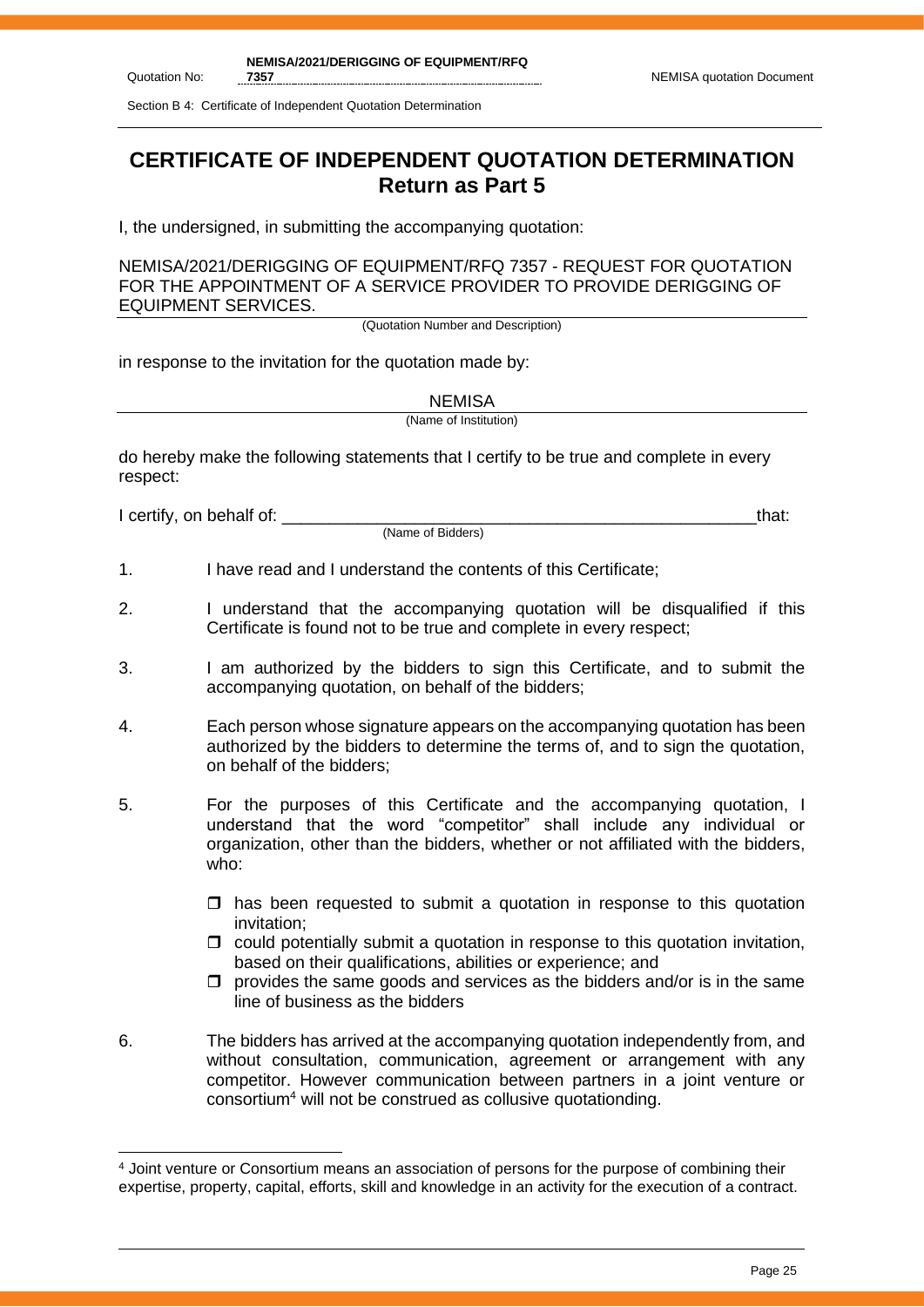**NEMISA/2021/DERIGGING OF EQUIPMENT/RFQ** 

Section B 4: Certificate of Independent Quotation Determination

- 7. In particular, without limiting the generality of paragraphs 6 above, there has been no consultation, communication, agreement or arrangement with any competitor regarding:
	- $\Box$  prices;

Quotation No:

- $\square$  geographical area where product or service will be rendered (market allocation)
- $\Box$  methods, factors or formulas used to calculate prices;
- $\Box$  the intention or decision to submit or not to submit, a quotation;
- $\Box$  the submission of a quotation which does not meet the specifications and conditions of the quotation; or
- $\Box$  quotationding with the intention not to win the quotation.
- 8. In addition, there have been no consultations, communications, agreements or arrangements with any competitor regarding the quality, quantity, specifications and conditions or delivery particulars of the products or services to which this quotation invitation relates.
- 9. The terms of the accompanying quotation have not been, and will not be, disclosed by the bidders, directly or indirectly, to any competitor, prior to the date and time of the official quotation opening or of the awarding of the contract.
- 10. I am aware that, in addition and without prejudice to any other remedy provided to combat any restrictive practices related to quotations and contracts, quotations that are suspicious will be reported to the Competition Commission for investigation and possible imposition of administrative penalties in terms of section 59 of the Competition Act No 89 of 1998 and or may be reported to the National Prosecuting Authority (NPA) for criminal investigation and or may be restricted from conducting business with the public sector for a period not exceeding ten (10) years in terms of the Prevention and Combating of Corrupt Activities Act No 12 of 2004 or any other applicable legislation.

| Signature | Date            |
|-----------|-----------------|
|           |                 |
| Position  | Name of Bidders |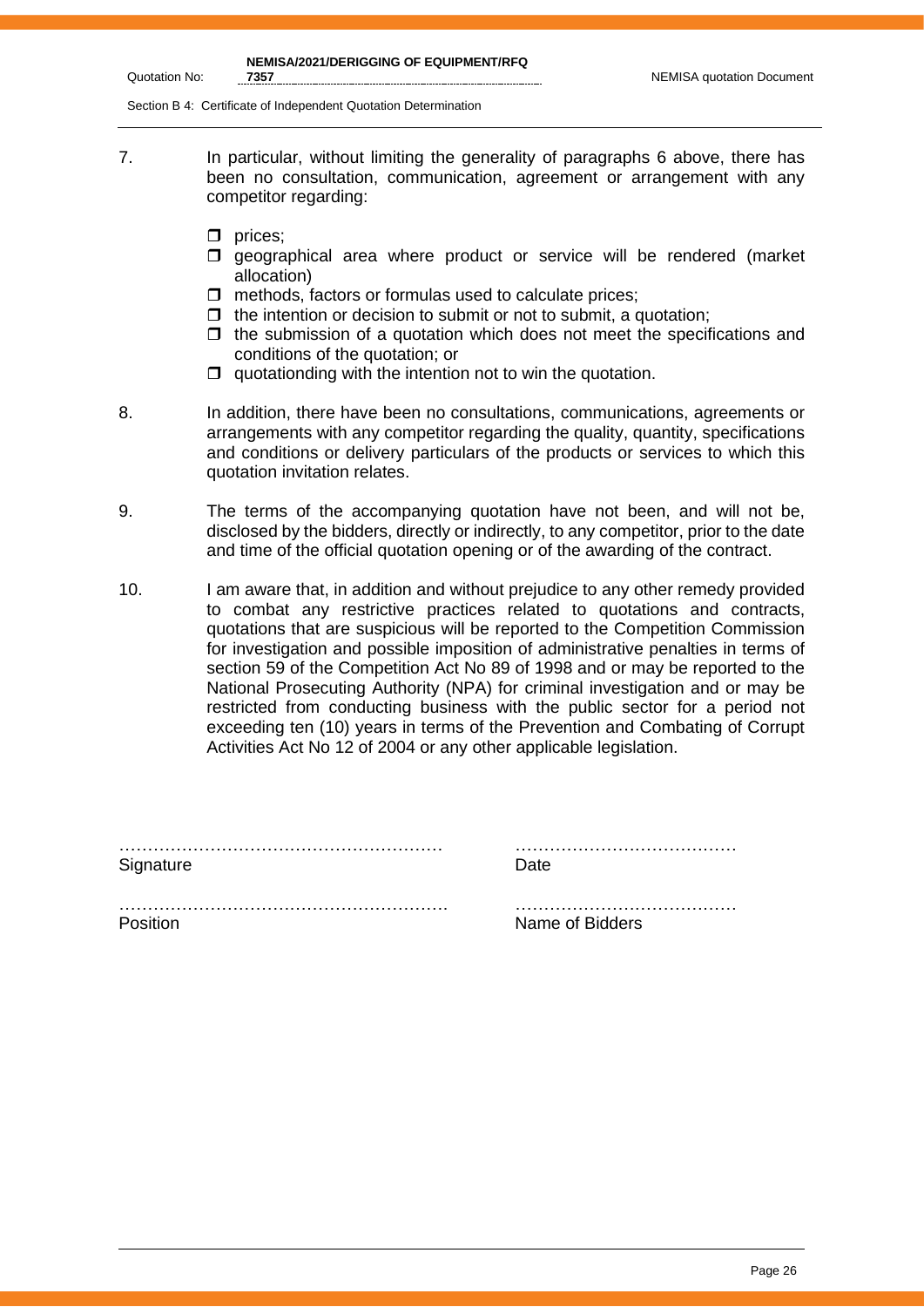# **PREFERENCE POINTS CLAIM FORM IN TERMS OF THE PREFERENTIAL PROCUREMENT REGULATIONS 2017**

# **Return as Part 6**

# **NB: BEFORE COMPLETING THIS FORM, BIDDERS MUST STUDY THE GENERAL CONDITIONS, DEFINITIONS AND DIRECTIVES APPLICABLE IN RESPECT OF B-BBEE, AS PRESCRIBED IN THE PREFERENTIAL PROCUREMENT REGULATIONS, 2017.**

### **1. GENERAL CONDITIONS**

- 1.1 The following preference point systems are applicable to all quotations:
	- the 80/20 system for requirements with a Rand value of up to R50 000 000 (all applicable taxes included); and
	- the 90/10 system for requirements with a Rand value above R50 000 000 (all applicable taxes included).
- 1.2 The value of this quotation is estimated to not exceed R50 000 000 (all applicable taxes included) and therefore the 80/20 preference point system shall be applicable;
- 1.3 Points for this quotation shall be awarded for:
	- (a) Price; and
	- (b) B-BBEE Status Level of Contributor.
- 1.4 The maximum points for this quotation are allocated as follows:

|                                                   | <b>POINTS</b> |
|---------------------------------------------------|---------------|
| <b>PRICE</b>                                      | 80            |
| <b>B-BBEE Status Level of Contributor</b>         |               |
| Total points for Price and B-BBEE must not exceed | 100           |

- 1.5 Failure on the part of a bidders to submit proof of B-BBEE Status level of contributor together with the quotation, will be interpreted to mean that preference points for B-BBEE status level of contribution are not claimed.
- 1.6 The purchaser reserves the right to require of a bidders, either before a quotation is adjudicated or at any time subsequently, to substantiate any claim in regard to preferences, in any manner required by the purchaser.

# **2. DEFINITIONS**

- (a) **"B-BBEE"** means broad-based black economic empowerment as defined in section 1 of the Broad-Based Black Economic Empowerment Act;
- (b) "**B-BBEE status level of contributor"** means the B-BBEE status of an entity in terms of a code of good practice on black economic empowerment, issued in terms of section 9(1) of the Broad-Based Black Economic Empowerment Act;
- (c) **"quotation"** means a written offer in a prescribed or stipulated form in response to an invitation by an organ of state for the provision of goods or services, through price quotations, advertised competitive quotation processes or proposals;
- (d) **"Broad-Based Black Economic Empowerment Act"** means the Broad-Based Black Economic Empowerment Act, 2003 (Act No. 53 of 2003);
- (e) **"EME"** means an Exempted Micro Enterprise in terms of a code of good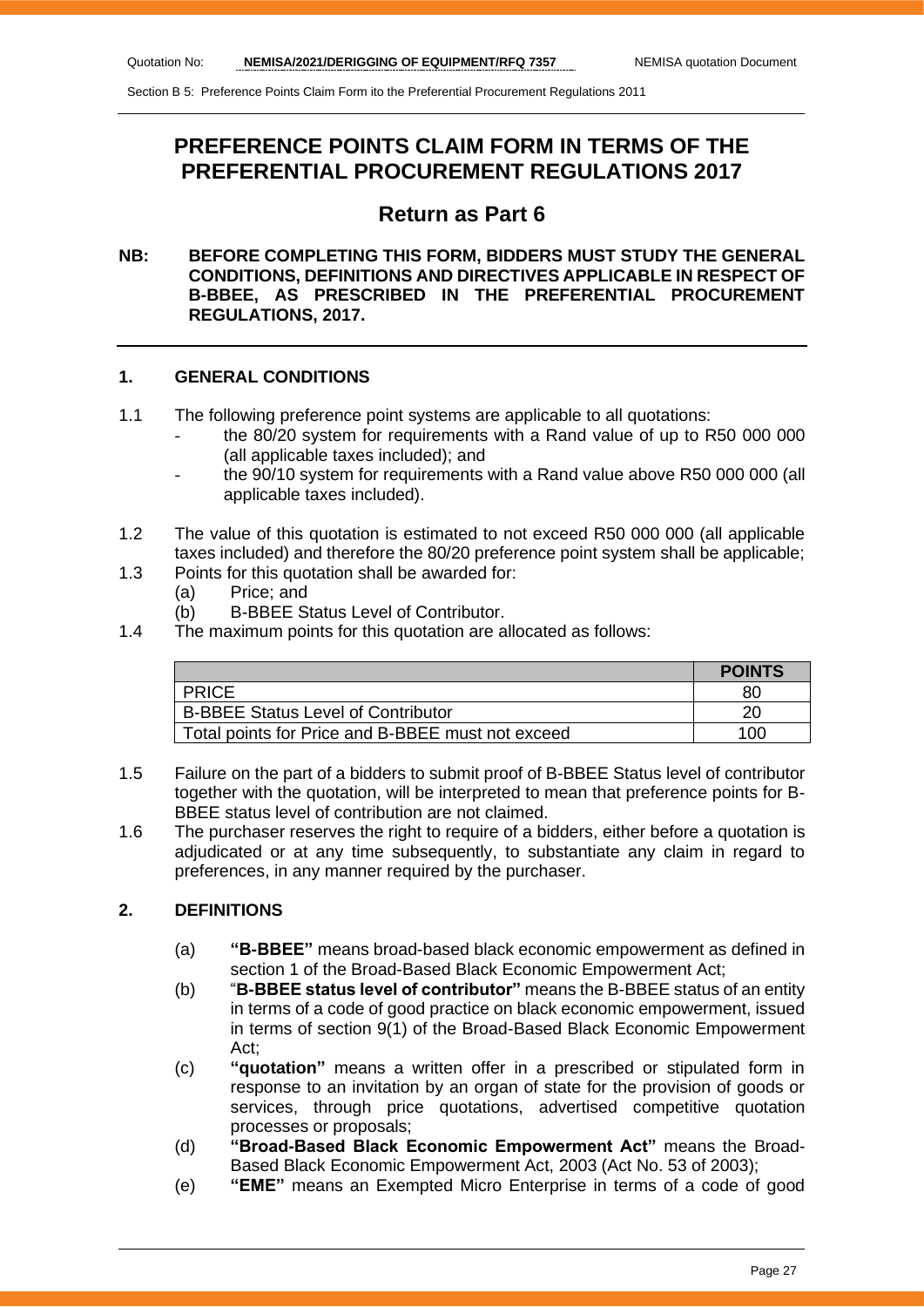practice on black economic empowerment issued in terms of section 9 (1) of the Broad-Based Black Economic Empowerment Act;

- (f) **"functionality"** means the ability of a tenderer to provide goods or services in accordance with specifications as set out in the tender documents.
- (g) **"prices"** includes all applicable taxes less all unconditional discounts;
- (h) **"proof of B-BBEE status level of contributor"** means:
	- 1) B-BBEE Status level certificate issued by an authorized body or person;
		- 2) A sworn affidavit as prescribed by the B-BBEE Codes of Good Practice;
	- 3) Any other requirement prescribed in terms of the B-BBEE Act;
- (i) **"QSE"** means a qualifying small business enterprise in terms of a code of good practice on black economic empowerment issued in terms of section 9 (1) of the Broad-Based Black Economic Empowerment Act;
- *(j)* **"rand value"** means the total estimated value of a contract in Rand, calculated at the time of quotation invitation, and includes all applicable taxes;

# **3. POINTS AWARDED FOR PRICE**

### **3.1 THE 80/20 OR 90/10 PREFERENCE POINT SYSTEMS**

A maximum of 80 or 90 points is allocated for price on the following basis:

|             | 80/20                                                     | or | 90/10                                                    |
|-------------|-----------------------------------------------------------|----|----------------------------------------------------------|
|             | $P s = 80 \left( 1 - \frac{Pt - P \min P}{ \min} \right)$ | or | $Ps = 90\left(1 - \frac{Pt - P \min P}{ \min}\right)$    |
| Where<br>Ps |                                                           |    | Points scored for price of quotation under consideration |

Pt = Price of quotation under consideration Pmin = Price of lowest acceptable quotation

# **4. POINTS AWARDED FOR B-BBEE STATUS LEVEL OF CONTRIBUTOR**

4.1 In terms of Regulation 6 (2) and 7 (2) of the Preferential Procurement Regulations, preference points must be awarded to a bidders for attaining the B-BBEE status level of contribution in accordance with the table below:

| <b>B-BBEE Status Level of</b><br><b>Contributor</b> | <b>Number of points</b><br>(90/10 system) | <b>Number of points</b><br>(80/20 system) |
|-----------------------------------------------------|-------------------------------------------|-------------------------------------------|
|                                                     | 10                                        | 20                                        |
|                                                     |                                           | 18                                        |
|                                                     | 6                                         | 14                                        |
|                                                     | 5                                         | 12                                        |
| 5                                                   |                                           | 8                                         |
|                                                     | 3                                         |                                           |
|                                                     | 2                                         |                                           |
|                                                     |                                           |                                           |
| Non-compliant contributor                           |                                           |                                           |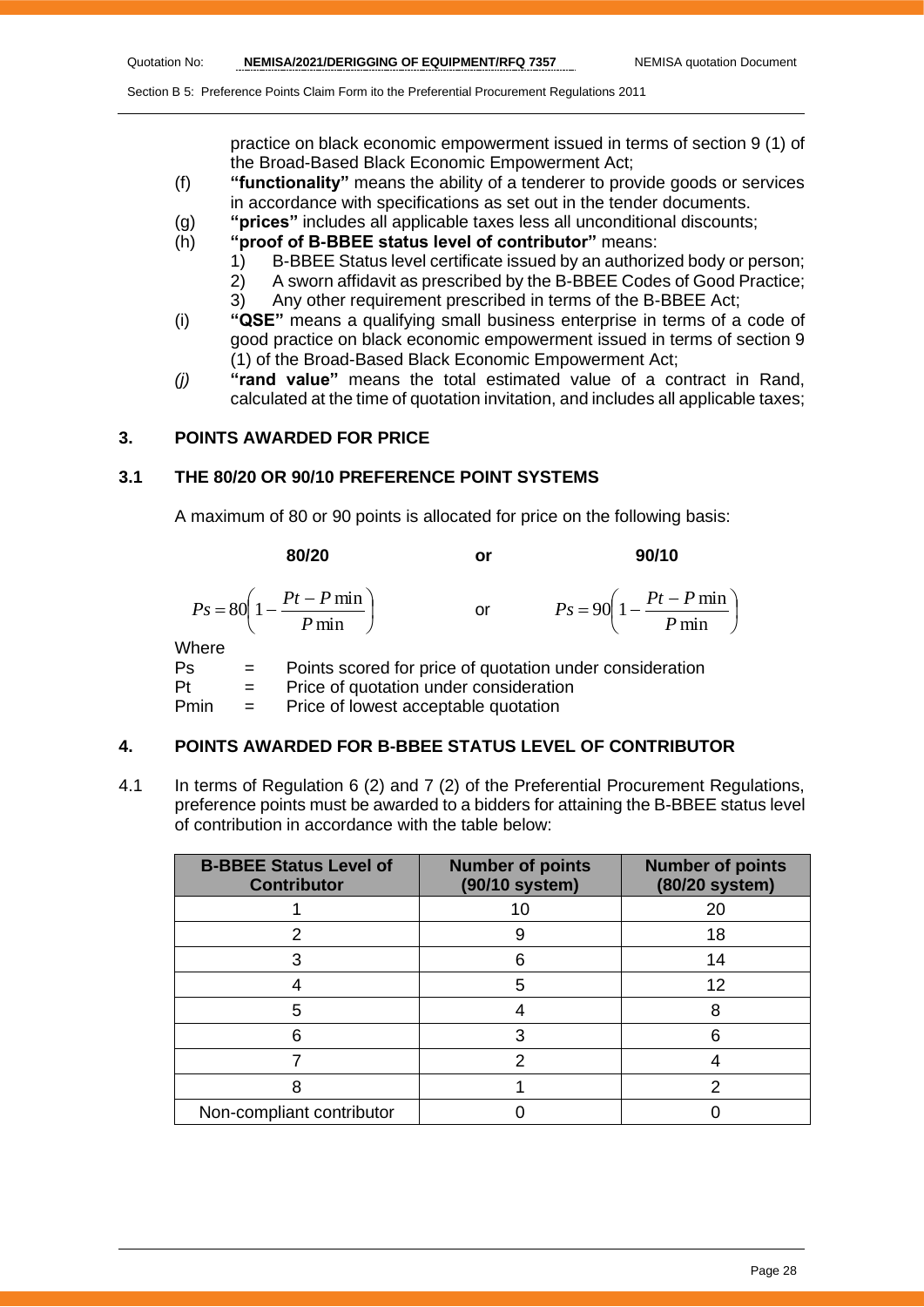# **5. QUOTATION DECLARATION**

5.1 Bidders who claim points in respect of B-BBEE Status Level of Contribution must complete the following:

# **6. B-BBEE STATUS LEVEL OF CONTRIBUTOR CLAIMED IN TERMS OF PARAGRAPHS 1.4 AND 4.1**

6.1 B-BBEE Status Level of Contributor:= ………….…… (maximum of 10 or 20 points) (Points claimed in respect of paragraph 6.1 must be in accordance with the table reflected in paragraph 4.1 and must be substantiated by relevant proof of B-BBEE status level of contributor.

# **7. SUB-CONTRACTING**

7.1 Will any portion of the contract be sub-contracted?

| (Tick applicable box) |  |     |  |
|-----------------------|--|-----|--|
| YES.                  |  | NO. |  |

- 7.1.1 If yes, indicate:
	- i) What percentage of the contract will be subcontracted? ..........................%
	- ii) The name of the sub-contractor …………………..………….…………………….
	- iii) The B-BBEE status level of the sub-contractor .................................…………..
	- iv) Whether the sub-contractor is an EME or QSE

| (Tick applicable box) |  |  |
|-----------------------|--|--|
|-----------------------|--|--|

| VES | חוח<br>$\check{ }$ |  |
|-----|--------------------|--|
|     |                    |  |

v) Specify, by ticking the appropriate box, if subcontracting with an enterprise in terms of the Preferential Procurement Regulations,2017:

| Designated Group: An EME or QSE which is at last 51%    |  | <b>QSE</b> |
|---------------------------------------------------------|--|------------|
| owned by:                                               |  |            |
| <b>Black people</b>                                     |  |            |
| Black people who are youth                              |  |            |
| Black people who are women                              |  |            |
| Black people with disabilities                          |  |            |
| Black people living in rural or underdeveloped areas or |  |            |
| townships                                               |  |            |
| Cooperative owned by black people                       |  |            |
| Black people who are military veterans                  |  |            |
| OR                                                      |  |            |
| Any EME                                                 |  |            |
| QSE                                                     |  |            |

# 8. **DECLARATION WITH REGARD TO COMPANY/ FIRM**

8.1 Name of company/firm: ….……………………………………………………………….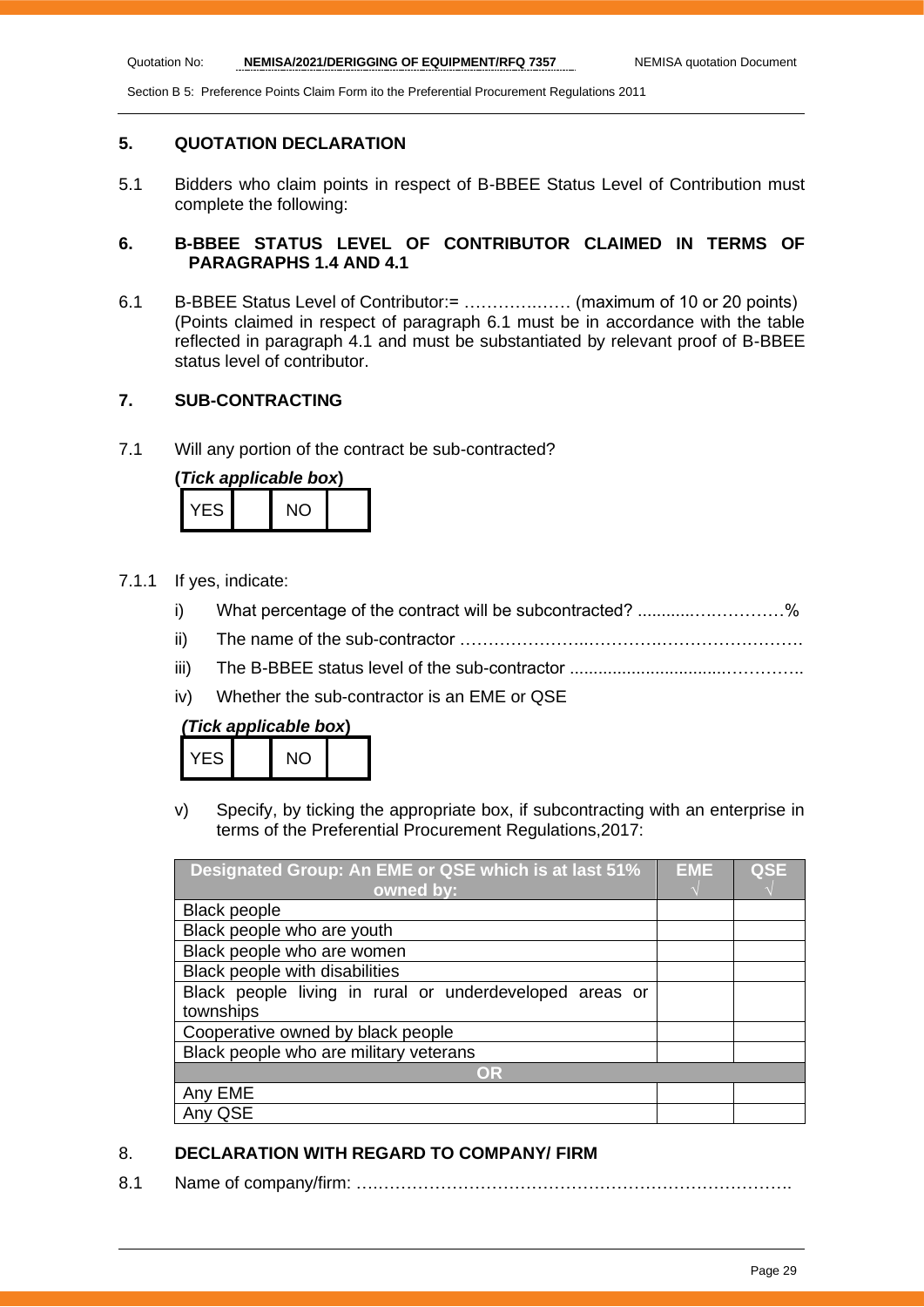- 8.2 VAT registration number: …..……………………………….……………………………
- 8.3 Company registration number: ……….……..…………….…………………………….
- 8.4 TYPE OF COMPANY/ FIRM

# **(***Tick applicable box***)**

- Partnership/ Joint Venture/ Consortium
- One person business/ sole propriety
- Close corporation
- **Company**
- $\Box$  (Pty) Limited

# 8.5 DESCRIBE PRINCIPAL BUSINESS ACTIVITIES

………………………………………………………………………………………………  $\mathcal{L}^{(n)}$ ……………………………………………………………………………………………… ………………………………………………………………………………………….…..

# 8.6 COMPANY CLASSIFICATION

# **(***Tick applicable box***)**

- **Manufacturer**
- **Supplier**
- Professional service provider
- $\Box$  Other service providers, e.g. transporter, etc.
- 8.7 Total number of years the company/firm has been in business: ………………………
- 8.8 I/ we, the undersigned, who is/ are duly authorised to do so on behalf of the company/firm, certify that the points claimed, based on the B-BBE status level of contributor indicated in paragraphs 1.4 and 6.1 of the foregoing certificate, qualifies the company/ firm for the preference(s) shown and I/ we acknowledge that:
	- i) The information furnished is true and correct;
	- ii) The preference points claimed are in accordance with the General Conditions as indicated in paragraph 1 of this form;
	- iii) In the event of a contract being awarded as a result of points claimed as shown in paragraphs 1.4 and 6.1, the contractor may be required to furnish documentary proof to the satisfaction of the purchaser that the claims are correct;
	- iv) If the B-BBEE status level of contributor has been claimed or obtained on a fraudulent basis or any of the conditions of contract have not been fulfilled, the purchaser may, in addition to any other remedy it may have –
		- (a) disqualify the person from the quotation process;
		- (b) recover costs, losses or damages it has incurred or suffered as a result of that person's conduct;
		- (c) cancel the contract and claim any damages which it has suffered as a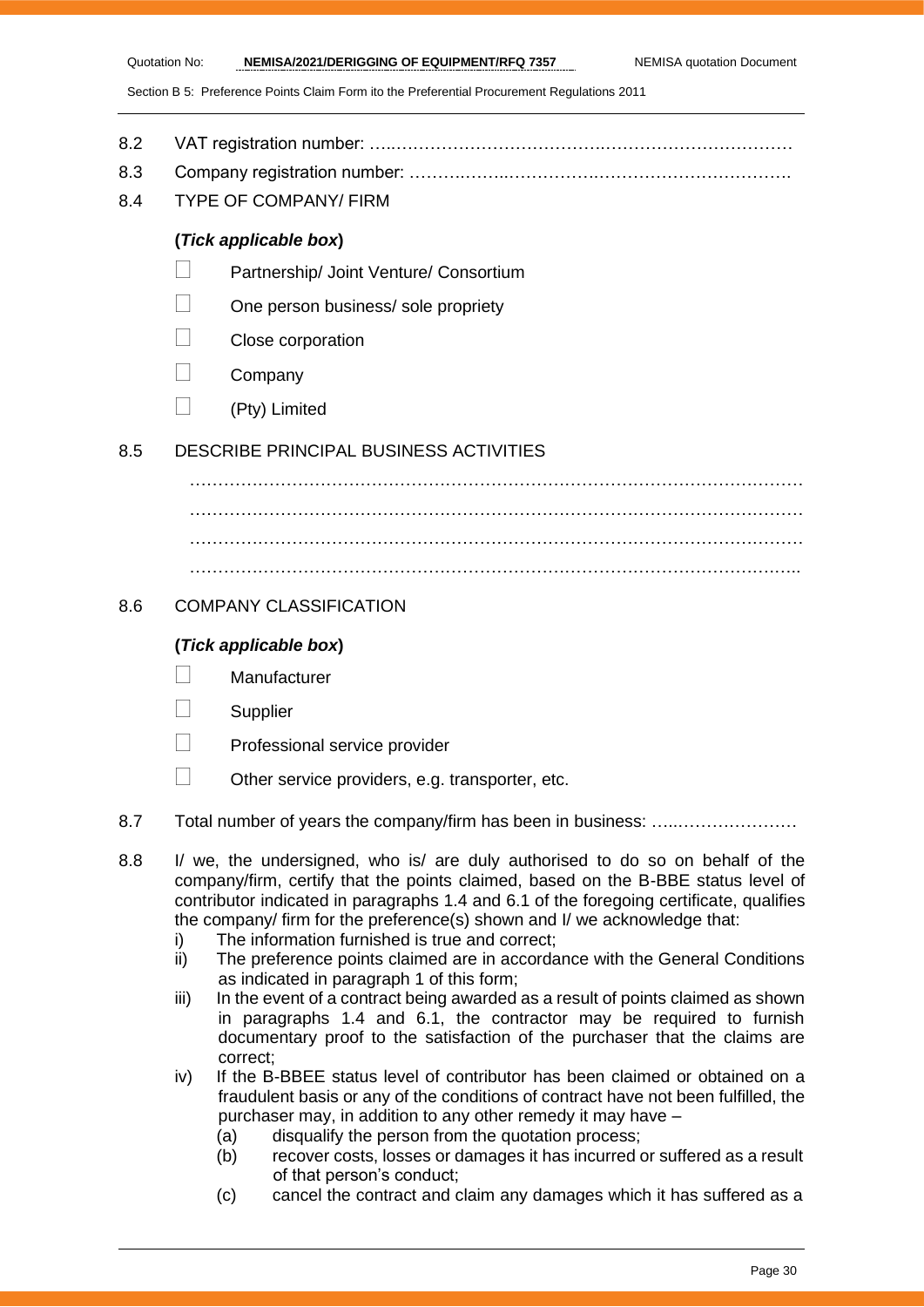result of having to make less favourable arrangements due to such cancellation;

- (d) recommend that the bidders or contractor, its shareholders and directors, or only the shareholders and directors who acted on a fraudulent basis, be restricted by the National Treasury from obtaining business from any organ of state for a period not exceeding 10 years, after the *audi alteram partem* (hear the other side) rule has been applied; and
- (e) forward the matter for criminal prosecution.

| <b>WITNESSES</b> | SIGNATURE(S) OF BIDDERS(S)<br>DATE:<br>$\cdots$ |
|------------------|-------------------------------------------------|
|                  | ADDRESS:                                        |
| റ                |                                                 |
|                  | .                                               |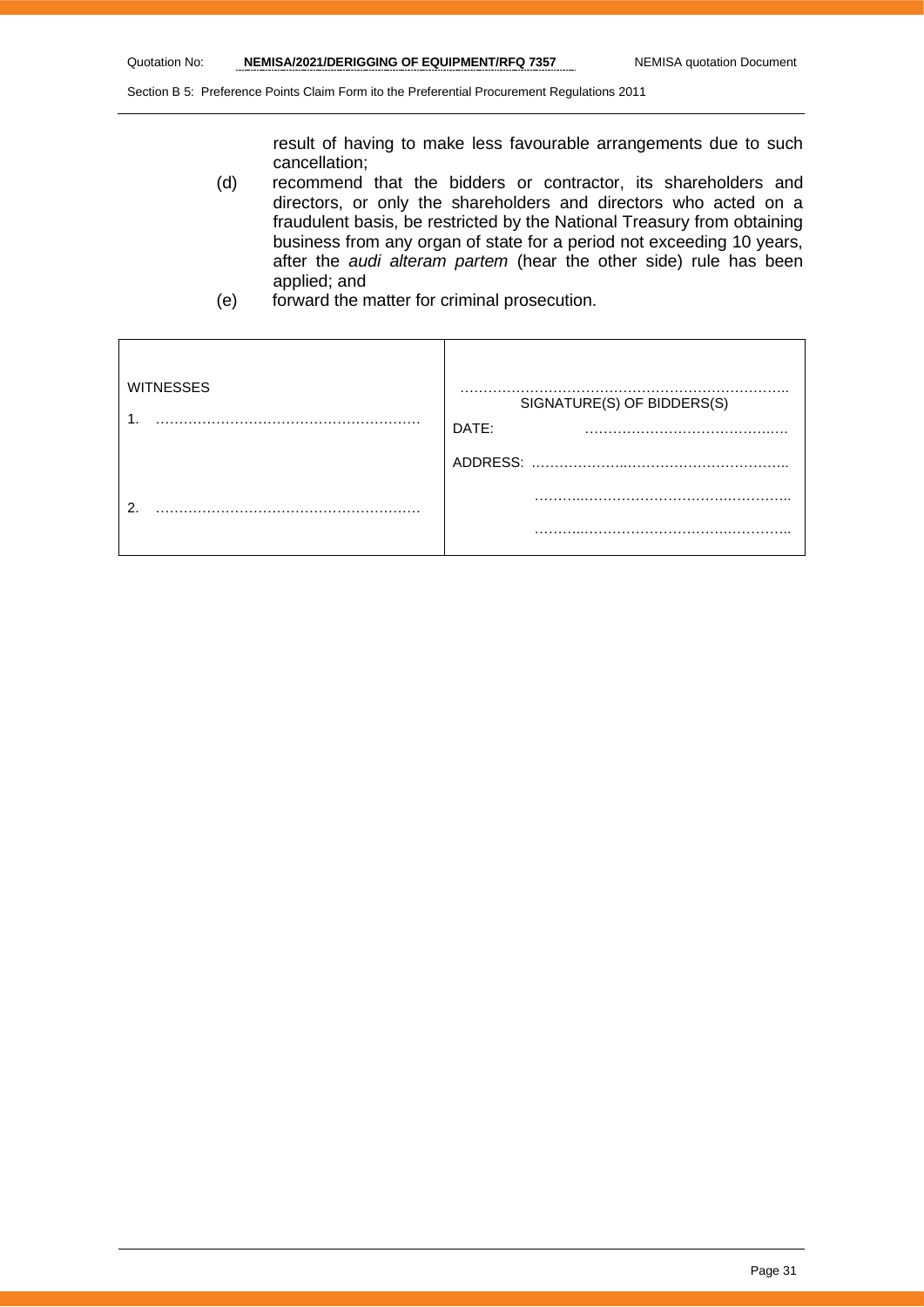Section B 6: Invitation to Quotation

# **INVITATION TO QUOTATION Return as Part 7**

# **YOU ARE HEREBY INVITED TO QUOTATION FOR REQUIREMENT OF NEMISA**

| <b>QUOTATION</b>                                                                                                      | NEMISA/2021/DERIGGING OF | <b>CLOSING</b> | Monday ,7 March | <b>CLOSING</b> | 11:00 |
|-----------------------------------------------------------------------------------------------------------------------|--------------------------|----------------|-----------------|----------------|-------|
| <b>NO</b>                                                                                                             | EQUIPMENT/RFQ 7357       | <b>DATE</b>    | 2022            | <b>TIME</b>    |       |
| REQUEST FOR QUOTATION FOR THE APPOINTMENT OF A SERVICE PROVIDER TO PROVIDE DERIGGING OF<br><b>EQUIPMENT SERVICES.</b> |                          |                |                 |                |       |

|                                                                                              |      | (Failure to do so may result in your quotation being disqualified) | All Bidders must furnish the following particulars and include it in their submission                     |           |
|----------------------------------------------------------------------------------------------|------|--------------------------------------------------------------------|-----------------------------------------------------------------------------------------------------------|-----------|
| Name of Bidders:                                                                             |      |                                                                    |                                                                                                           |           |
| Postal address:                                                                              |      |                                                                    |                                                                                                           |           |
| Street address:                                                                              |      |                                                                    |                                                                                                           |           |
|                                                                                              |      |                                                                    |                                                                                                           |           |
| Telephone number:                                                                            | Code | Number                                                             |                                                                                                           |           |
| Cellular number:                                                                             |      |                                                                    |                                                                                                           |           |
| Facsimile number:                                                                            | Code | Number                                                             |                                                                                                           |           |
| e-Mail address:                                                                              |      |                                                                    |                                                                                                           |           |
| VAT Registration No:                                                                         |      |                                                                    |                                                                                                           |           |
| TAX COMPLIANCE REQUIREMENTS (Tick applicable box)                                            |      |                                                                    |                                                                                                           |           |
| <b>Printed TCS</b>                                                                           |      | <b>SARS PIN</b>                                                    |                                                                                                           | CSD No    |
| <b>PROOF OF B-BBEE STATUS LEVEL SUBMITTED?</b>                                               |      |                                                                    | <b>YES</b>                                                                                                | <b>NO</b> |
| (Tick applicable box)                                                                        |      |                                                                    |                                                                                                           |           |
| <b>B-BBEE Status Level Verification Certificate</b>                                          |      |                                                                    | <b>B-BBEE Status Level Sworn Affidavit</b>                                                                |           |
| WHO WAS THE CERTIFICATE ISSUED BY? (Tick applicable box)                                     |      |                                                                    |                                                                                                           |           |
| An Accounting Officer as contemplated in the Close Corporation Act (CCA)?                    |      |                                                                    |                                                                                                           |           |
| A verification Agency accredited by the South African National Accreditation System (SANAS)? |      |                                                                    |                                                                                                           |           |
| A registered Auditor?                                                                        |      |                                                                    |                                                                                                           |           |
|                                                                                              |      |                                                                    | NOTE: A B-BBEE Status Level Certificate/ Sworn Affidavit (For EMEs or QSEs) must be submitted in order to |           |

*qualify for preference points for B-BBEE*

### **Contact details of Bidders representative:**

| Name and Surname  |              |                      |        |  |  |
|-------------------|--------------|----------------------|--------|--|--|
| Telephone number: | Code         | -------------------- | Number |  |  |
| Cellular number:  |              |                      |        |  |  |
| Facsimile number: | Code         | -------------------- | Number |  |  |
| e-Mail address:   | ------------ |                      |        |  |  |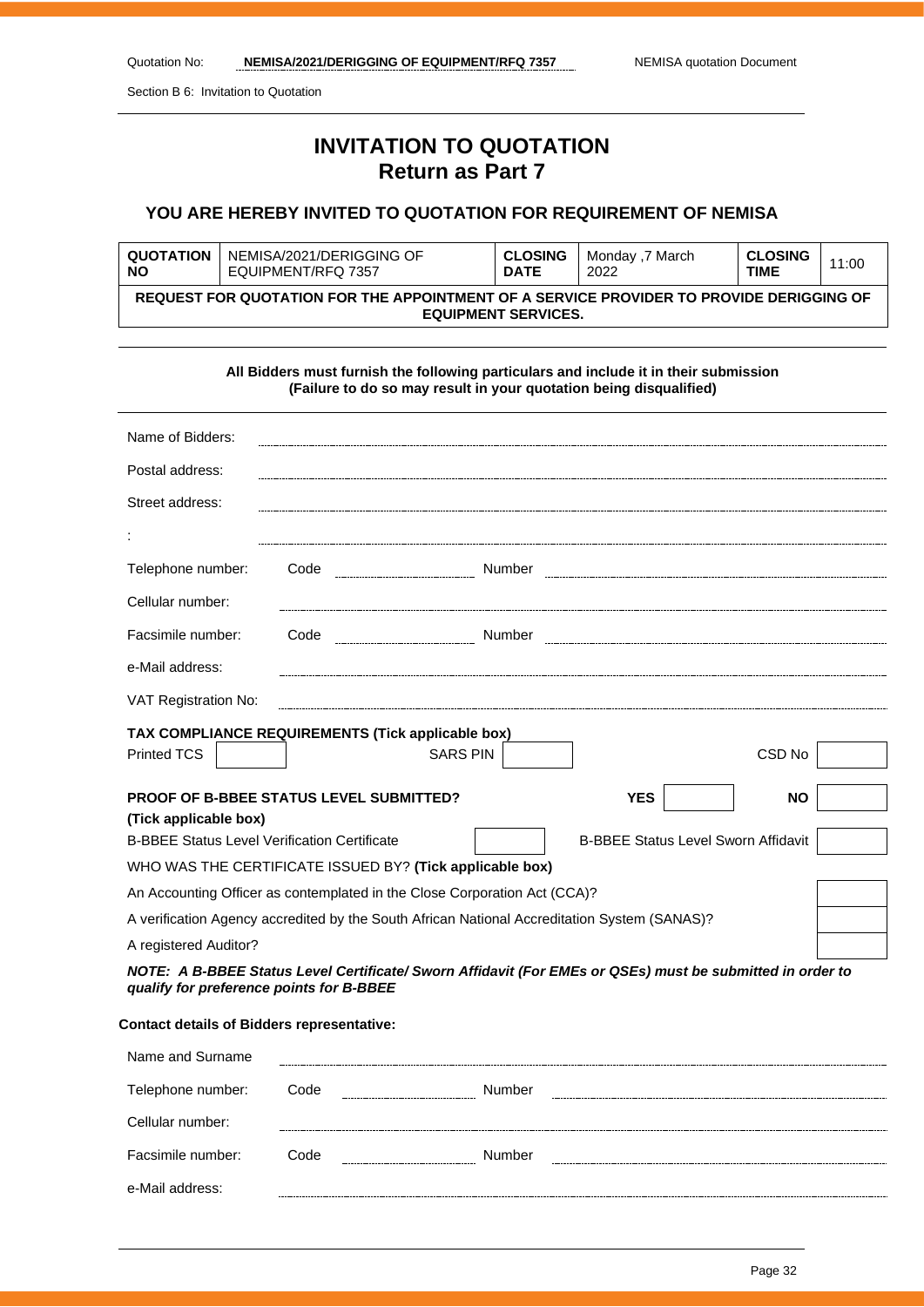| Quotation No: | NEMISA/2021/DERIGGING OF EQUIPMENT/RFQ 7357 |
|---------------|---------------------------------------------|
|---------------|---------------------------------------------|

Section B 6: Invitation to Quotation

### **Confirmation**

Are you the accredited representative in South Africa for the services offered by you? **YES / NO**

### **Declaration**

I/ We have examined the information provided in your quotation documents and offer to undertake the work prescribed in accordance with the requirements as set out in the quotation document. The prices quoted in this quotation are valid for the stipulated period. I/ We confirm the availability of the proposed team members. I/ We confirm that this quotation will remain binding upon us and may be accepted by you at any time before the expiry date.

| <b>Signature of Bidders:</b>                     |   |          |
|--------------------------------------------------|---|----------|
| Date:                                            |   |          |
| Are you duly authorised to commit the Bidders?   |   | YES / NO |
| Capacity under which this quotation is<br>signed |   |          |
|                                                  |   |          |
| TOTAL QUOTATION PRICE (INCLUSIVE<br>OF VAT)      | R |          |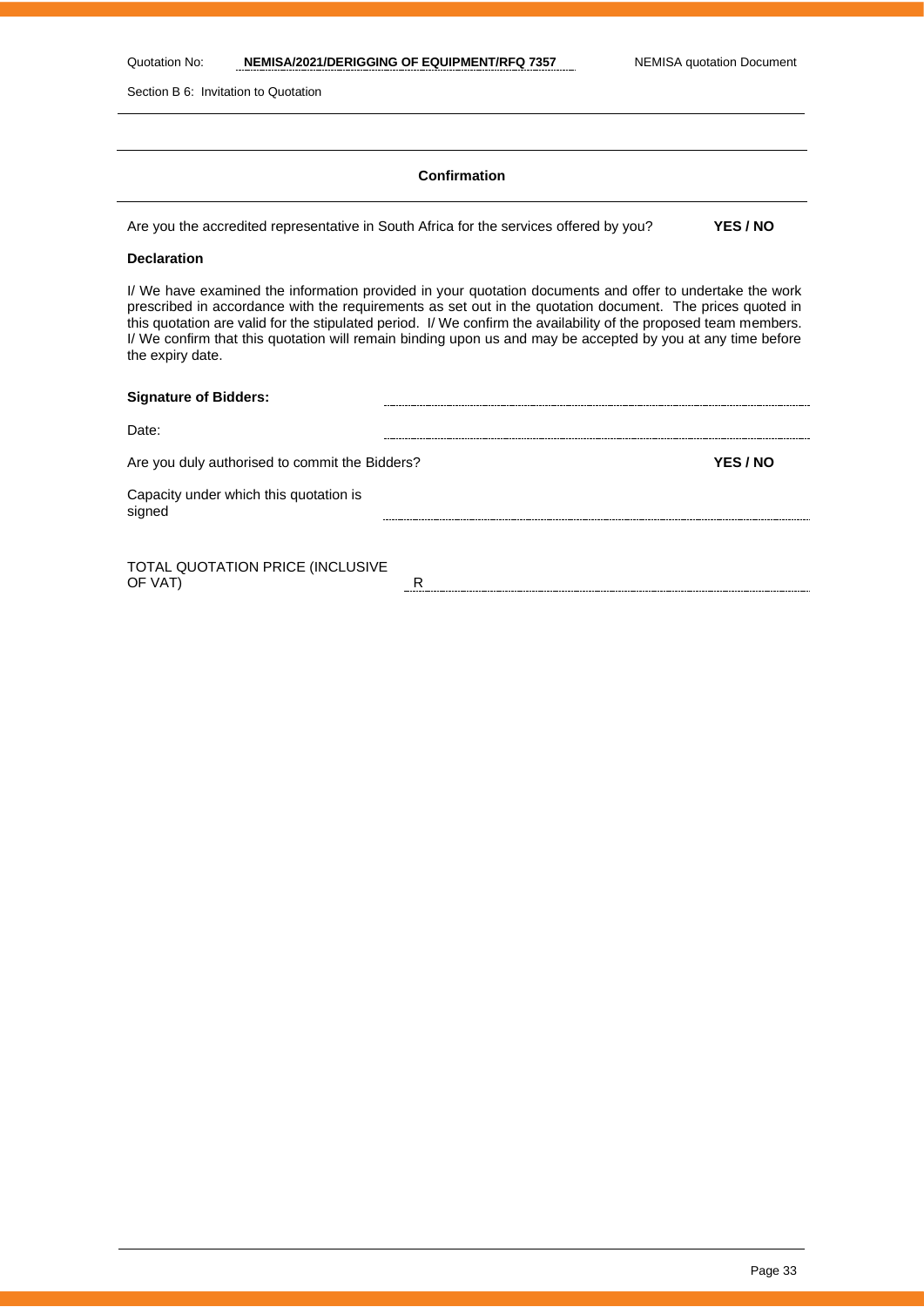Section B 7: Pricing Schedule

# **PRICING SCHEDULE** Services **Return as Part 8**

| NAME OF<br><b>RESPONDENT:</b> |                                                                                                                                                                      |                                        |   |
|-------------------------------|----------------------------------------------------------------------------------------------------------------------------------------------------------------------|----------------------------------------|---|
|                               | OFFER TO BE VALID FOR 60 DAYS FROM THE CLOSING DATE OF QUOTATION                                                                                                     |                                        |   |
| <b>PAR NO</b>                 | <b>DESCRIPTION</b>                                                                                                                                                   | <b>QUOTATION PRICE IN RSA CURRENCY</b> |   |
|                               | The accompanying information must be used for the formulation of proposals.                                                                                          |                                        |   |
| $\overline{2}$                | Respondents are required to indicate a ceiling price based on the total estimated time/fees for completion of all phases and including all expenses for the project. |                                        |   |
|                               |                                                                                                                                                                      |                                        |   |
|                               |                                                                                                                                                                      | Amount excluding VAT                   | R |
|                               |                                                                                                                                                                      | VAT @ 15%                              | R |
|                               |                                                                                                                                                                      | Total including VAT                    | R |
| 3                             | Period required for commencement with project after acceptance of quotation.                                                                                         |                                        |   |
| 4                             | Estimated person-days for completion of the project.                                                                                                                 |                                        |   |
| 5                             | Are the rates quoted firm for the full period of the contract?                                                                                                       |                                        |   |
| 6                             | If not firm for the full period, provide details of the basis on which adjustments will be applied for, for example consumer price index.                            |                                        |   |